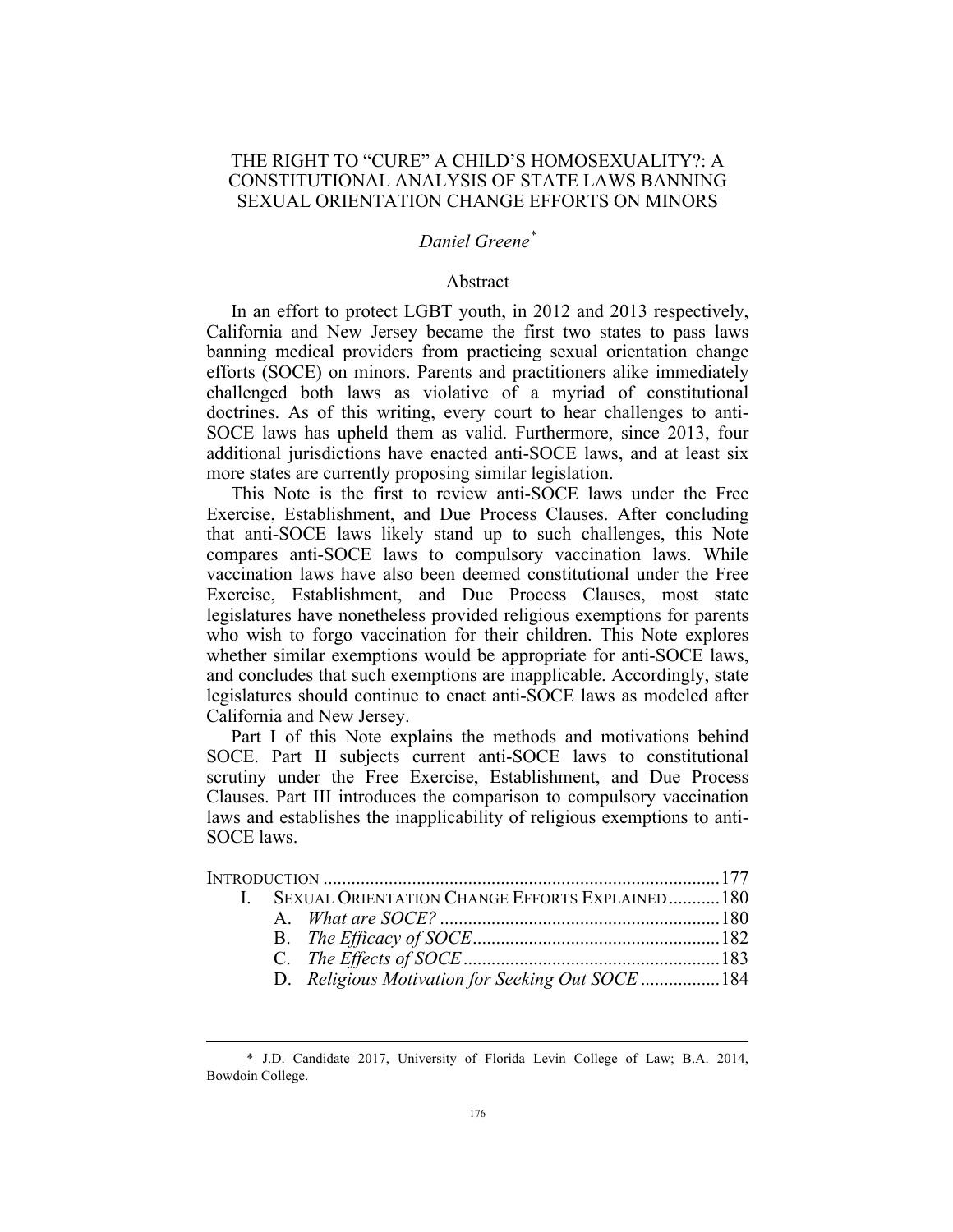| 2016] | THE RIGHT TO "CURE" A CHILD'S HOMOSEXUALITY? | 177                  |
|-------|----------------------------------------------|----------------------|
| Π.    | THE CONSTITUTIONALITY OF STATE LAWS          |                      |
|       | BANNING SEXUAL ORIENTATION CHANGE            |                      |
|       |                                              |                      |
|       | A. State Laws Banning SOCE: How              |                      |
|       |                                              |                      |
|       | B.                                           |                      |
|       |                                              |                      |
|       | D. Parents' Rights Under the Due             |                      |
|       |                                              |                      |
|       |                                              |                      |
| Ш.    | A COMPARISON: ANTI-SOCE LAWS AND             |                      |
|       |                                              |                      |
|       |                                              |                      |
|       | B. States With "Conflicts" Between Anti-SOCE |                      |
|       | and Compulsory Vaccination Laws194           |                      |
|       | Is a Comparison Between Anti-SOCE Laws<br>C. |                      |
|       | and Compulsory Vaccination Laws              |                      |
|       |                                              |                      |
|       | D. The (In)applicability of Religious        |                      |
|       |                                              |                      |
|       | 1. Legislatures Trending Away                |                      |
|       |                                              |                      |
|       | Exemptions' Undermining Effect<br>2.         |                      |
|       |                                              |                      |
|       |                                              |                      |
|       |                                              | $\sim$ $\sim$ $\sim$ |

# CONCLUSION.........................................................................................200

### **INTRODUCTION**

In 1973, the American Psychiatric Association removed homosexuality from its list of mental disorders.<sup>1</sup> In 2015, the Supreme Court held all state laws banning gay marriage unconstitutional.<sup>2</sup> Acknowledgement of same-sex attraction as a normal and positive variant of human sexuality is becoming more widespread.<sup>3</sup> Nonetheless, there remain medical professionals in the United States who claim to be able to "cure" individuals of their homosexuality.<sup>4</sup> Such attempts are known by a variety of terms, including sexual orientation change efforts

 <sup>1.</sup> *See* JUDITH M. GLASSGOLD ET AL., AM. PSYCHOLOGICAL ASS'N, APPROPRIATE THERAPEUTIC RESPONSES TO SEXUAL ORIENTATION 11 (2009), http://www.apa.org/pi/lgbt/resources/therapeutic-response.pdf.

<sup>2.</sup> *See* Obergefell v. Hodges, 135 S. Ct. 2584, 2607 (2015).

<sup>3.</sup> *See* GLASSGOLD, *supra* note 1, at 2.

<sup>4.</sup> *See infra* notes 38–42 and accompanying text.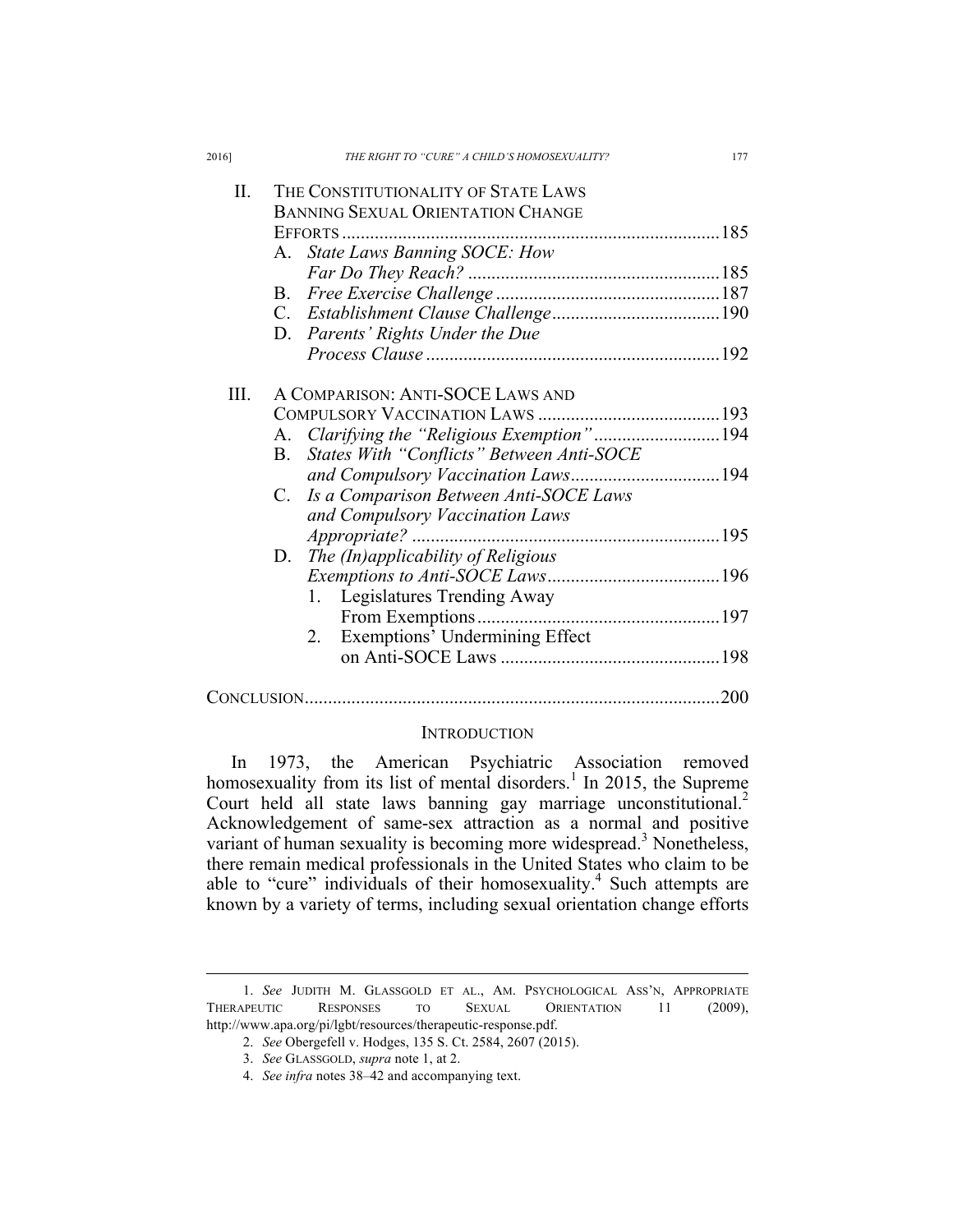(SOCE), reparative therapy, and conversion therapy.<sup>5</sup> Much of the focus of these "therapies" has been on minors.<sup>6</sup>

While in the past, SOCE practitioners often utilized several aversive methods, today SOCE usually involve some form of conventional talk therapy.<sup>7</sup> Research into the effectiveness of the therapies tends to show SOCE are incapable of changing one's sexual orientation.<sup>8</sup> Further, preliminary studies show that SOCE have the potential to cause serious harms to patients.<sup>9</sup> Nevertheless, parents across America, often motivated by sincere religious beliefs, continue to subject their LGBT children to conversion efforts.<sup>10</sup>

Beginning in 2012, in an effort to severely restrict the practice of reparative therapy, six jurisdictions have passed laws banning mental health providers from practicing SOCE on minors.<sup>11</sup> These jurisdictions include California, New Jersey, the District of Columbia, Oregon, Illinois, and the City of Cincinnati.<sup>12</sup> Several states, including Massachusetts,<sup>13</sup> New York,<sup>14</sup> Ohio,<sup>15</sup> Pennsylvania,<sup>16</sup> Colorado,<sup>17</sup> and

- 7. *See infra* note 37 and accompanying text.
- 8. *See infra* Section I.B.
- 9. *See infra* Section I.C.
- 10. *See infra* Section I.D.

11. CAL. BUS. & PROF. CODE §§ 865–865.2 (West 2016); N.J. STAT. ANN. § 45:1-55 (West 2015); D.C. CODE ANN. § 7-1231.14a (West 2016); OR. REV. STAT. ANN. § 675.850 (West 2016); 405 ILL. COMP. STAT. ANN. 48/20 (West 2016); CINCINNATI, OHIO, ORDINANCES tit. VII, ch. 769 (2015).

12. *See supra* note 11.

13. H.B. 97, 189th Gen. Court, Reg. Sess. (Mass. 2015), https://legiscan.com/MA/text/H97/2015.

14. Assemb. B. 4958, 2015 Leg., Reg. Sess. (N.Y. 2015), http://assembly.state.ny.us/leg/?default\_fld=&leg\_video=&bn=A04958&term=2015&Summary  $=Y&Text=Y$ . As of May 2016, New York's law remains stalled in the Republican-controlled Senate. *See id.* However, in February 2016, Governor Andrew Cuomo of New York instituted executive action that will severely reduce the practice of SOCE within the State of New York. The regulations include banning insurance agencies within the state from covering conversion therapy for minors. *See* Lucas Grindley, *With NY Lawmakers Stalled, Governor Moves to Stop 'Conversion Therapy'*, ADVOCATE (Feb. 6, 2016), http://www.advocate.com/politics/2016/2/06/ny-lawmakers-stalled-governor-moves-stopconversion-therapy.

15. H.B. 247, 131st Gen. Assemb., Reg. Sess. (Ohio 2015), https://www.legislature.ohio.gov/legislation/legislation-documents?id=GA131-HB-247.

16. H.B. 2691, 2012 Leg., Reg. Sess. (Pa. 2012), http://www.legis.state.pa.us/CFDOCS/Legis/PN/Public/btCheck.cfm?txtType=PDF&sessYr=20 11&sessInd=0&billBody=H&billTyp=B&billNbr=2691&pn=4268.

 <sup>5.</sup> *See id.* This Note will use the terms sexual orientation change efforts (SOCE), reparative therapy, and conversion therapy interchangeably.

<sup>6.</sup> *Cf. The Lies and Dangers of Efforts to Change Sexual Orientation or Gender Identity*, HUMAN RIGHTS CAMPAIGN, http://www.hrc.org/resources/the-lies-and-dangers-of-reparativetherapy (last visited May 9, 2016).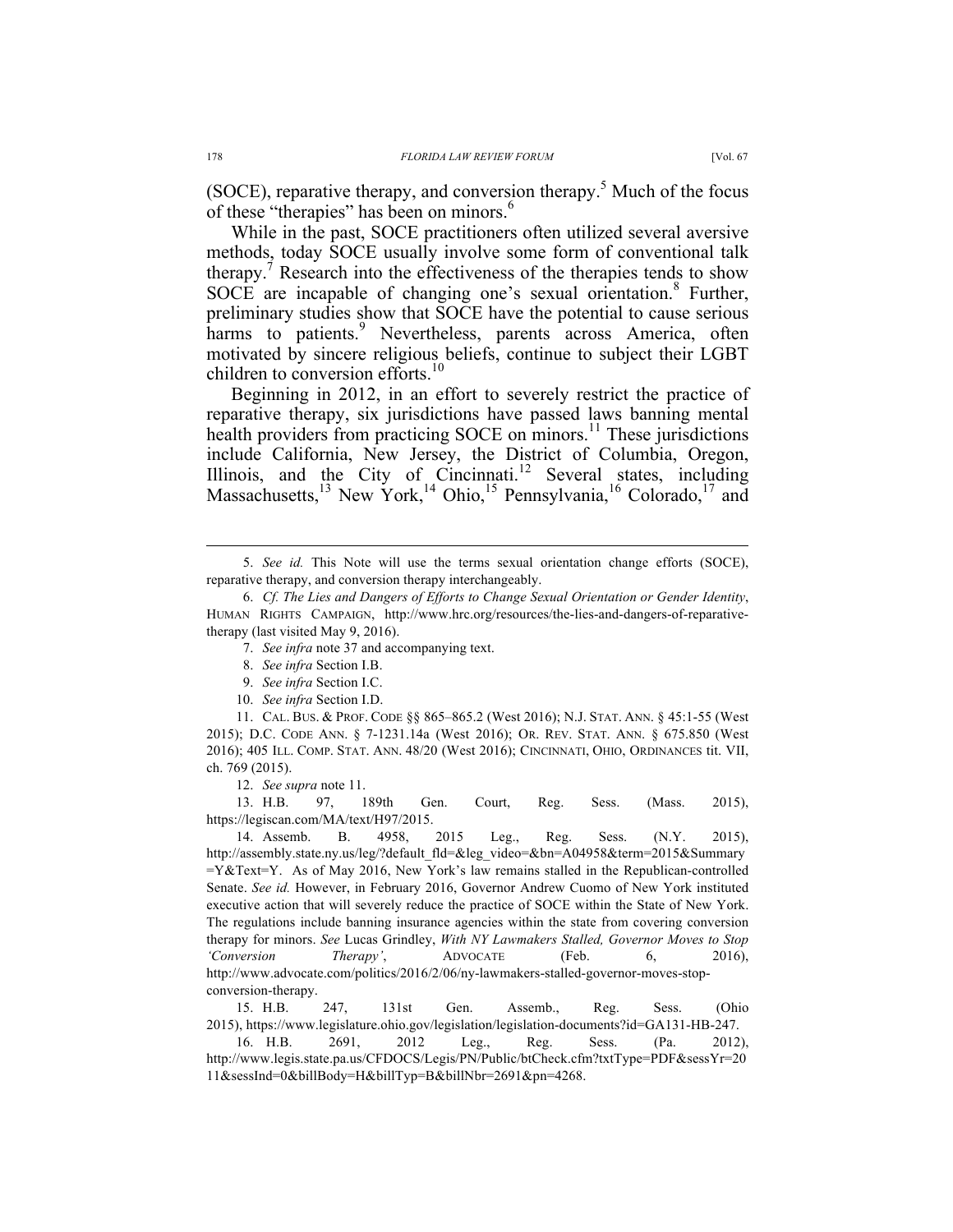Florida<sup>18</sup> have introduced anti-SOCE legislation.<sup>19</sup> Furthermore, in May 2015, Congressman Ted Lieu of California introduced federal legislation that would prohibit *any* person from practicing SOCE on *any* individual for monetary compensation.<sup>20</sup>

After passage in California (2012) and New Jersey (2013), mental health professionals and parents immediately challenged anti-SOCE laws as violative of a wide variety of constitutional doctrines, including free speech, freedom of association, free exercise, establishment clause, parents' rights to raise their children, and patients' rights to receive information.<sup>21</sup> In a series of opinions, the Third Circuit, Ninth Circuit, and Eastern District Court of California upheld the laws against the myriad of constitutional challenges. $^{22}$ 

This Note will focus on religious challenges to anti-SOCE laws, particularly those falling under the Free Exercise, Establishment, and Due Process Clauses. Given the laws have withstood constitutional scrutiny in the Third and Ninth Circuits, new challenges by SOCE advocates are likely to bring novel arguments. One such argument comes in the form of a comparison of anti-SOCE laws to compulsory vaccination laws.<sup>23</sup> Presuming the constitutionality of anti-SOCE laws

 <sup>17.</sup> H.B. 16–1210, 17th Gen. Assemb., 2d Reg. Sess. (Colo. 2016), http://www.leg.state.co.us/clics/clics2016a/csl.nsf/fsbillcont2/1872966F7BFD26D687257F2400 644ED9/\$FILE/1210\_01.pdf. The Colorado bill recently died in the State Senate. *See* Peter Marcus, *Gay Conversion therapy bill dies in Legislature*, THE DURANGO HERALD (April 11, 2016), http://www.durangoherald.com/article/20160411/NEWS01/160419950/Gay-conversiontherapy-bill-dies-in-Legislature.

<sup>18.</sup> H.B. 137, 2016 Leg., Reg. Sess. (Fla. 2016), https://www.flsenate.gov/Session/Bill/2016/0137/ByVersion. Florida's proposed bill recently died in subcommittee, however the City of Miami Beach is expected to pass a citywide ban on SOCE in June of 2016. *See* Devin Cordero, *Miami Beach moves quickly to outlaw conversion therapy*, SAVE (May 12,

<sup>2016),</sup> http://www.save.lgbt/miami\_beach\_moves\_quickly\_to\_outlaw\_conversion\_therapy.

<sup>19.</sup> Throughout this Note, laws like those of California, New Jersey, Oregon, Illinois, the District of Columbia, and Cincinnati banning SOCE will be referred to as "anti-SOCE" laws.

<sup>20.</sup> *See* Therapeutic Fraud Prevention Act (TFPA), H.R. 2450, 114th Cong. (2015). The TFPA was sent to the Subcommittee on Commerce, Manufacturing, and Trade shortly after introduction, and laid dormant there since. *See All Actions: H.R. 2450 — 114th Congress (2015- 2016)*, CONGRESS.GOV, https://www.congress.gov/bill/114th-congress/house-bill/2450/allactions; *see also* Press Release, Congressman Ted Lieu, Congressman Lieu Announces Therapeutic Fraud Prevention Act (May 19, 2015), https://lieu.house.gov/media-center/pressreleases/congressman-lieu-announces-therapeutic-fraud-prevention-act.

<sup>21.</sup> *See* Doe *ex rel.* Doe v. Governor of New Jersey, 783 F.3d 150 (3d Cir. 2015); King v. Governor of New Jersey, 767 F.3d 216 (3d Cir. 2014), *cert. denied*, 135 S. Ct. 2048 (2015); Pickup v. Brown, 740 F.3d 1208 (9th Cir. 2014); Welch v. Brown, 58 F. Supp. 3d 1079 (E.D. Cal. 2014).

<sup>22.</sup> *See supra* note 21.

<sup>23.</sup> *See infra* Part III.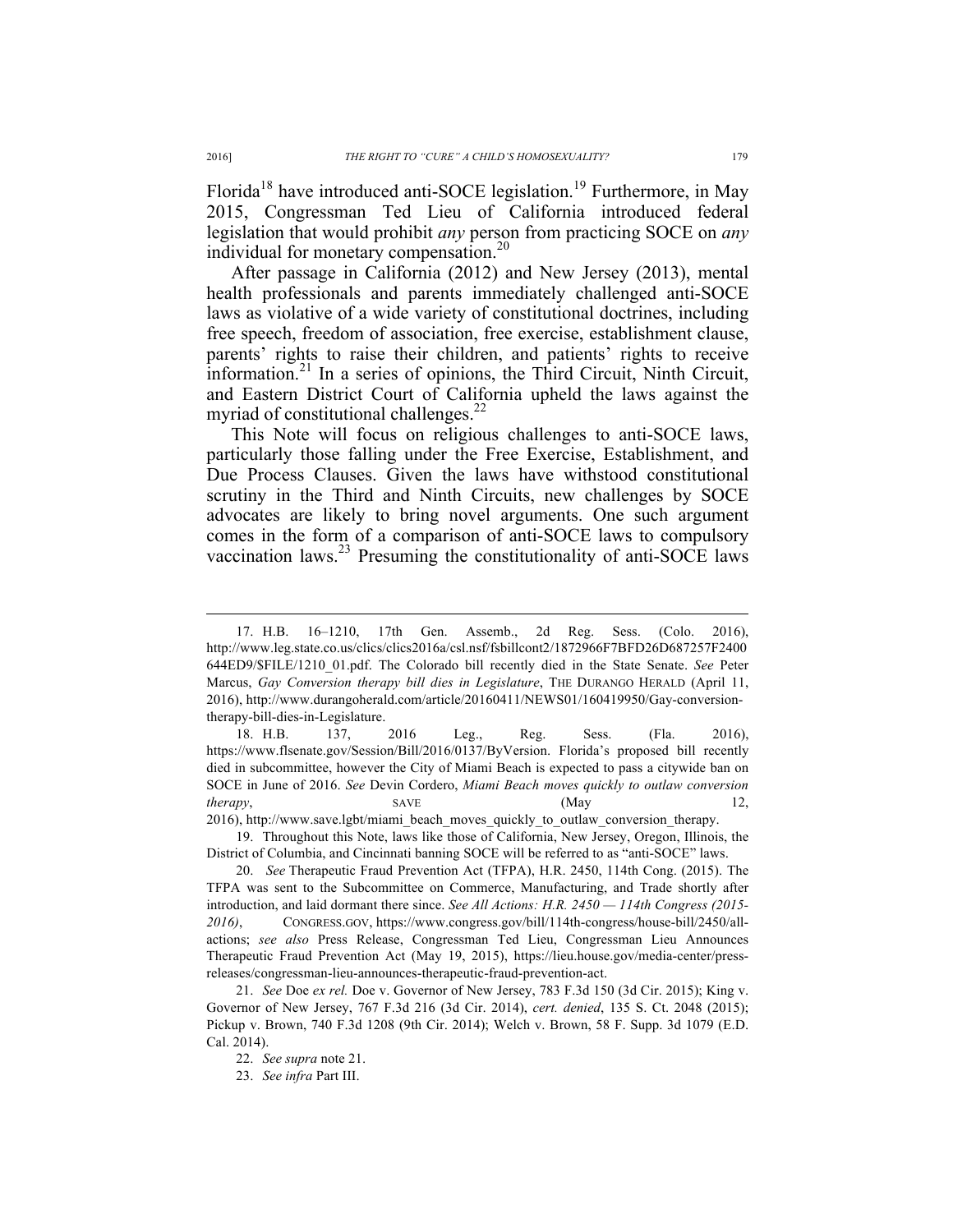under the religion and due process clauses,  $24$  it follows that the Constitution does not *require* religious exemptions from the laws.<sup>25</sup> In a similar fashion, despite repeated challenges, courts have held compulsory vaccination laws violate neither the religion clauses nor parents' fundamental right to raise their children.<sup>26</sup> However, the overwhelming majority of state legislatures provide for religious exemptions to compulsory vaccination laws.<sup>27</sup> Accordingly, proponents of SOCE may look to religious exemptions from vaccination laws and call for similar treatment. This Note argues that religious exemptions

Part I of this Note explains the methods and motivations behind SOCE. Part II subjects current anti-SOCE laws to constitutional scrutiny under the Free Exercise, Establishment, and Due Process Clauses. Part III introduces the comparison to compulsory vaccination laws and establishes the inapplicability of religious exemptions to anti-SOCE laws.

are inappropriate in the context of anti-SOCE laws.

### I. SEXUAL ORIENTATION CHANGE EFFORTS EXPLAINED

### A. *What are SOCE?*

The American Psychiatric Association eliminated homosexuality from its list of mental disorders in  $1973<sup>28</sup>$  Nonetheless, over forty years later, up to a third of LGBT individuals are still subject to some form of  $SOCE<sup>29</sup>$  Further, the practice of SOCE is not limited to those unlicensed in the medical field. Despite the American Psychological Association's (APA) call on psychologists to lead the way in removing "the stigma of mental illness that has long been associated with lesbian, gay, and bisexual orientations," <sup>30</sup> licensed medical professionals continue to practice reparative therapy today. $31$ 

So, what are sexual orientation change efforts? Put succinctly, SOCE are an "attempt to 'cure' homosexuals by turning them into

11, 2014), http://www.huffingtonpost.com/samantha-ames/coming-out-againstconversiontherapy b 5966542.html.

30. GLASSGOLD *supra* note 1, at 23–24.

31. The plaintiffs in several of the challenges in New Jersey and California were licensed professionals who either practiced SOCE, or were planning to practice SOCE. *See* King v. Governor of New Jersey, 767 F.3d 216, 220 (3d Cir. 2014), *cert. denied*, 135 S. Ct. 2048 (2015); Pickup v. Brown, 740 F.3d 1208, 1224 (9th Cir. 2014); Welch v. Brown, 58 F. Supp. 3d 1079, 1082 (E.D. Cal. 2014) .

 <sup>24.</sup> *See infra* Part II.

<sup>25.</sup> *See infra* note 138 and accompanying text.

<sup>26.</sup> *See infra* note 141.

<sup>27.</sup> *See infra* note 143 and accompanying text.

<sup>28.</sup> *See* GLASSGOLD *supra* note 1, at 11.

<sup>29.</sup> Samantha Ames, *Coming Out Against 'Conversion Therapy*,*'* HUFFINGTON POST (Oct.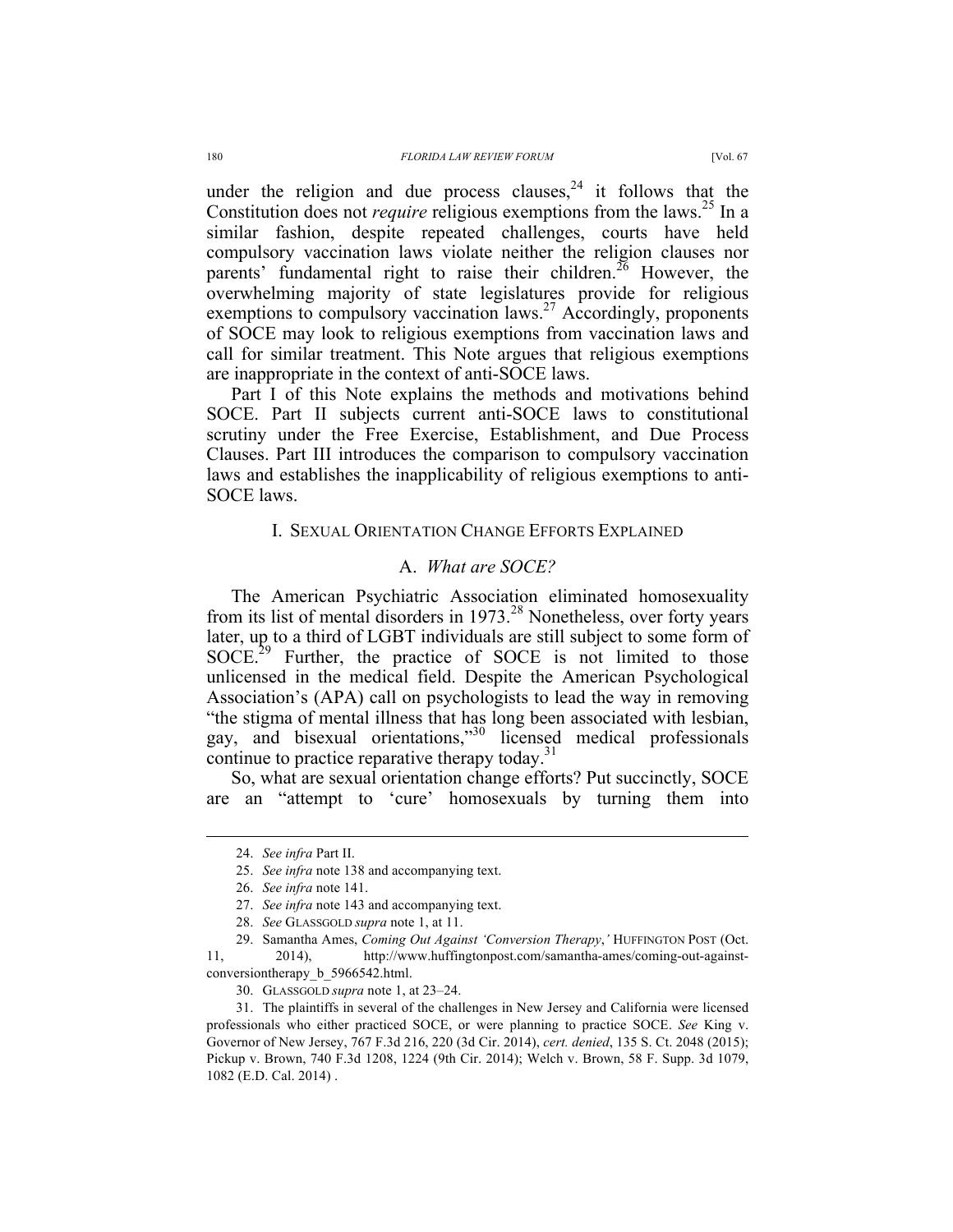heterosexuals."<sup>32</sup> The origin of SOCE lay in a time "when homosexuality was viewed as a mental illness and a criminal act."<sup>33</sup> The methods used to practice SOCE have varied over the years. As early as 1935 and through the 1970s (when the APA declassified homosexuality as an illness), SOCE utilized several aversive treatments.<sup>34</sup> Examples of these extreme, sometimes graphic methods included "inducing nausea, vomiting, or paralysis; providing electric shocks; or having an individual snap an elastic band around their wrists when aroused by same-sex erotic images or thoughts."<sup>35</sup> While for the most part these aversive "therapies" are no longer employed, SOCE persist today, albeit with less extreme treatment methods.<sup>36</sup>

Today, the most common method used for SOCE is traditional talk therapy. $37$  Religiously motivated therapy (the main focus of this Note) focuses on the "correction . . . of the homosexual character through prayer and religious reflection."<sup>38</sup> For example, at JONAH, Jews Offering New Alternatives for Healing, rabbis utilize psychological and spiritual counseling.<sup>39</sup> These religious methods are often known as "conversion therapy."<sup>40</sup> SOCE practitioners, however, are not limited to religious groups. The National Association for Research & Therapy of Homosexuality (NARTH) is one of the largest secular organizations still advocating reparative therapy.<sup>41</sup> NARTH's modern methods include "hypnosis, behavior and cognitive therapies, sex therapies, and

35. *See Pickup*, 740 F.3d at 1222.

 <sup>32.</sup> Sanam Assil, Note, *Can You Work It? Or Flip It and Reverse It?: Protecting LGBT Youth from Sexual Orientation Change Efforts*, 21 CARDOZO J.L. & GENDER 551, 559 (2015).

<sup>33.</sup> *Id.*

<sup>34.</sup> *See* A. Dean Byrd & James E. Phelan, *Facts and Myths on Early Aversion Techniques in the Treatment of Unwanted Homosexual Attractions*, NARTH INSTITUTE, http://www.narth.com/#!aversion-techniques-/c4tb ("Beginning as early as 1935, aversive techniques were among many behavioral therapies used in the treatment of unwanted sexual attractions . . . .").

<sup>36.</sup> *See* Assil*, supra* note 32*,* at 560; *see also* Christopher H. Rosik, *Sexual Orientation as a Conditioned Response to Childhood Sexual Abuse: A Rarely Discussed Factor in the Scientific Literature*, NARTH INSTITUTE, http://www.narth.com/#!reincarnation-of-shidlo--/c1tch ("[C]ontemporary SOCE practitioners have long eschewed the use of aversive techniques . . . .").

<sup>37.</sup> *See* Arcangelo S. Cella, Note, *A Voice in the Room: The Function of State Legislative Bans on Sexual Orientation Change Efforts for Minors*, 40 AM. J.L. & MED. 113, 120 (2014) (citing Sean Young, *Does "Reparative" Therapy Really Constitute Child Abuse?: A Closer Look*, 6 YALE J. HEALTH POL'Y, L., & ETHICS 163, 168 (2006) ("As early as 1996, commentators noted that reparative therapy was most often conducted through conventional therapy, i.e., psychotherapy.")).

<sup>38.</sup> Cella, *supra* note 37, at 120.

<sup>39.</sup> Assil, *supra* note 32, at 563.

<sup>40.</sup> Cella, *supra* note 37, at 120.

<sup>41.</sup> Assil, *supra* note 32, at 563 ("Today, NARTH is [one of] the main organization[s] advocating . . . conversion therapy.").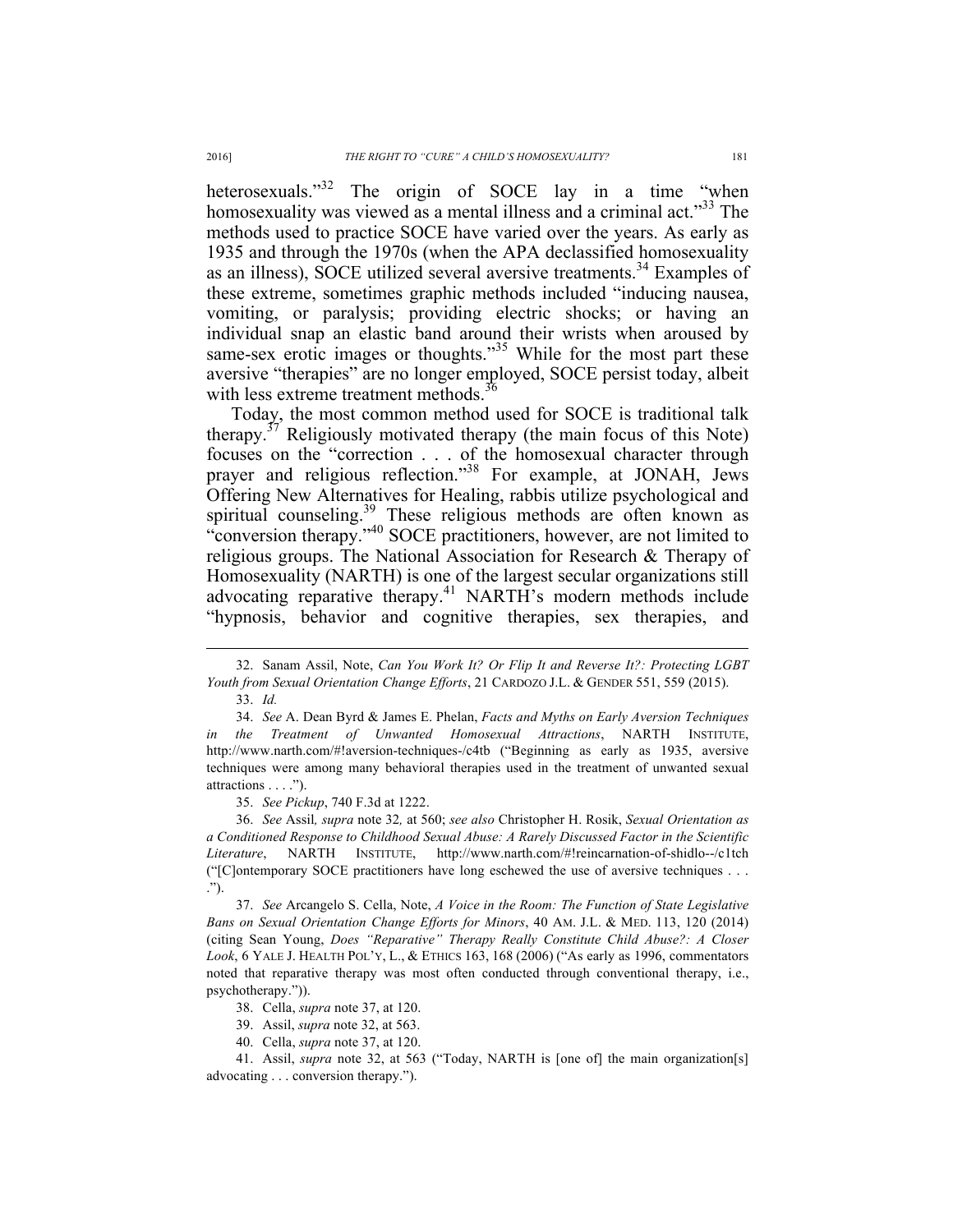psychotropic medication."<sup>42</sup> While on paper modern therapies appear preferable to the aversive methods of the mid-twentieth century described above, the effects can be just as harmful.<sup>43</sup> All major national mental health organizations, including the APA, have officially expressed concerns about even the modern forms of SOCE due to their potentially harmful effects.44 Furthermore, scientific studies have failed to show SOCE can have any measurable effect on an individual's sexual orientation in the first place.

### B. *The Efficacy of SOCE*

Despite attempts to prove otherwise, proponents of reparative therapy have failed to establish the effectiveness of SOCE. In other words, there is no scientific evidence that SOCE can alter one's sexual orientation. In its report on the appropriate therapeutic responses to sexual orientation, the APA discredited as scientifically unfounded any research asserting SOCE to be effective.<sup>45</sup> Additionally, the task force assigned to the report found that the only scientific studies on SOCE had been based on discredited psychoanalytic theories.<sup>46</sup> Over the last twenty years, "every major mental health organization has issued a statement impugning the scientific validity of SOCE and finding them to be ineffective."<sup>47</sup>

Furthermore, even proponents of SOCE acknowledge that long-term change in sexual orientation is rare, $48$  and "most individuals who claim to have changed their sexual orientation and [ ] live as heterosexuals still experience and struggle with same-sex erotic feelings."<sup>49</sup> SOCE practitioners nonetheless stand by their "therapies." Reparative therapists argue their services assist individuals to manage unwanted same-sex desires while they lead "normal" heterosexual lives.<sup>50</sup> Even if this rationalization (not at all based in science) were sufficient to

45. *See* GLASSGOLD, *supra* note 1, at 40. ("[R]esearch provides little support for the ability of interventions to develop other-sex sexual attraction . . . .").

46. *See* GLASSGOLD *supra* note 1, at 82.

47. Cella, *supra* note 37, at 121–22.

48. *Id.* at 122.

50. Cella, *supra* note 37, at 122.

 <sup>42.</sup> *Id.* at 560 (citing *#BornPerfect: The Facts About Conversion Therapy*, NAT'L CTR. FOR LESBIAN RIGHTS, http://www.nclrights.org/bornperfect-the- facts-about-conversiontherapy).

<sup>43.</sup> *See infra* Section I.C.

<sup>44.</sup> *See* AM. PSYCHOL. ASS'N, ANSWERS TO YOUR QUESTIONS: FOR A BETTER UNDERSTANDING OF SEXUAL ORIENTATION & HOMOSEXUALITY 3 (2008), http://www.apa.org/topics/lgbt/orientation.pdf.

<sup>49.</sup> *Id.* (citing Douglas C. Haldeman, *Gay Rights, Patient Rights: The Implications of Sexual Orientation Conversion Therapy*, 33 PROF. PSYCHOL. RES. & PRAC. 260, 261 (2002) ("Typically, conversion therapists expect that patients' homoerotic fantasies may continue [even as they] function in a heterosexual relationship.")).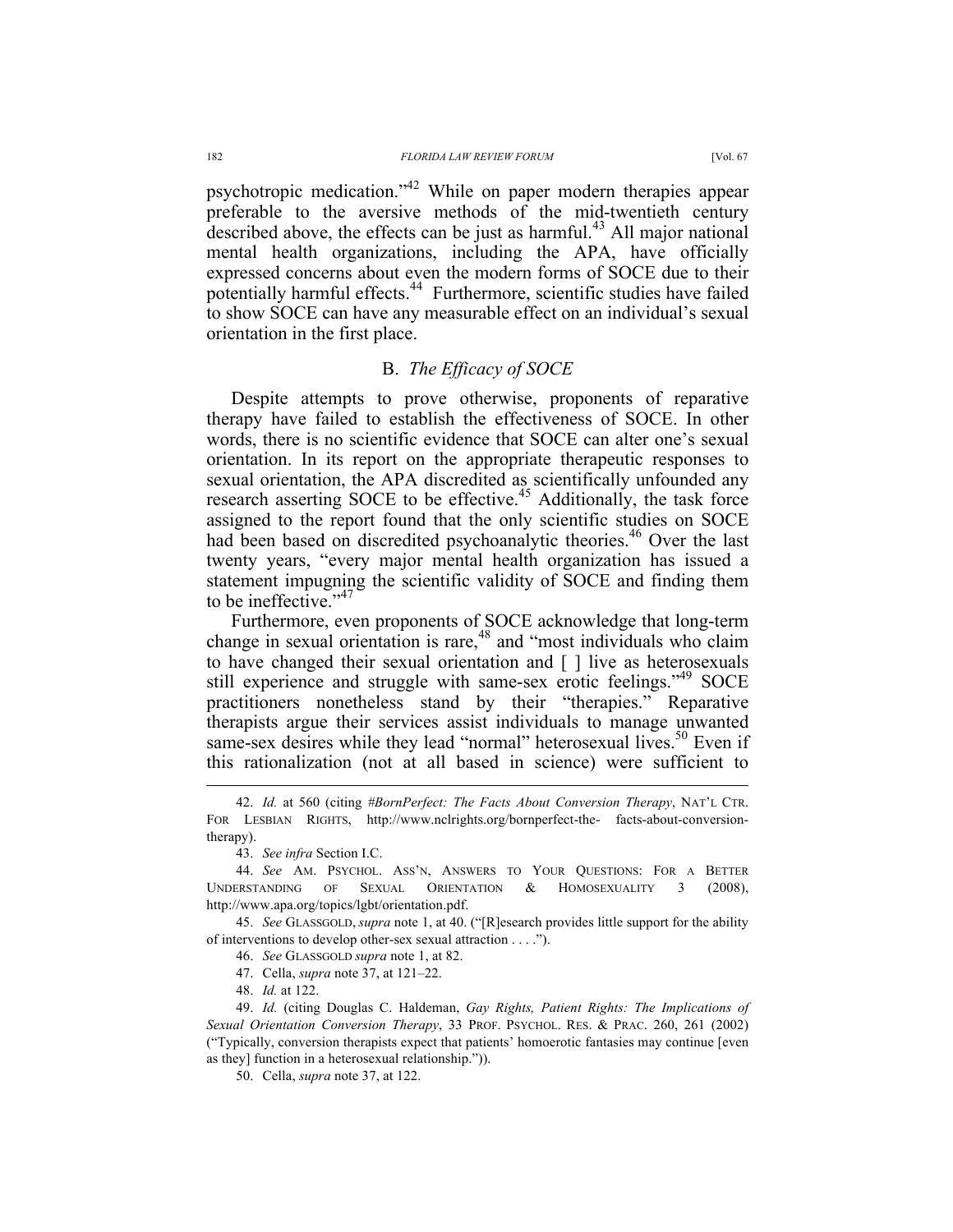constitute a genuine "benefit," it is still questionable whether any "gain" from SOCE outweighs the potential harms associated with reparative therapy, especially in the case of minors. $51$ 

### C. *The Effects of SOCE*

Opinions regarding the effects of reparative therapy on the patient are becoming more and more aligned: SOCE are harmful. While formal studies establishing the type and degree of harm are lacking, an abundance of patient testimonials and informal studies show a clear pattern of harm resulting from  $SOCE$ <sup>52</sup> This holds especially true for minors.<sup>53</sup> In its report on appropriate therapeutic responses to sexual orientation, the APA Task Force found that despite the lack of definitive scientific studies, "attempts to change sexual orientation may cause or exacerbate distress and poor mental health . . . including depression and suicidal thoughts."<sup>54</sup>

Some of the most detailed findings regarding the harmful effects of SOCE have come from the legislatures that have passed laws banning the practice.<sup>55</sup> For example, New Jersey's published legislative findings state:

[S]exual orientation change efforts can pose critical health risks to lesbian, gay, and bisexual people, including confusion, depression, guilt, helplessness, hopelessness, shame, social withdrawal, suicidality, substance abuse, stress, disappointment, self-blame, decreased self-esteem and authenticity to others, increased self-hatred, hostility and blame toward parents, feelings of anger and betrayal, loss of friends and potential romantic partners, problems in sexual and emotional intimacy, sexual dysfunction, high-<br>risk sexual behaviors, a feeling of being dehumanized and untrue to self, a loss of faith, and a sense of having wasted time and resources.<sup>56</sup>

With regard to minors, the California legislature found that:

Minors who experience family rejection based on their

 <sup>51.</sup> *See id.* at 122–23.

<sup>52.</sup> *Id.* at 123.

<sup>53.</sup> "[S]o-called reparative therapy, conversion therapy or reorientation therapy is scientifically ineffective and has resulted in much harm, including a number of lesbian, gay, bisexual and transgender youth committing suicide." Assil, *supra* note 32, at 564. (quoting Ted. W. Lieu, *Senate Bill 1172: Sexual Orientation Change 'Therapy' Fact Sheet*, CAL. STATE **SENATE** 

http://sd28.senate.ca.gov/sites/sd28.senate.ca.gov/files/SB%201172%C20Fact%20Sheet.pdf.) 54. GLASSGOLD, *supra* note 1, at 42.

<sup>55.</sup> *See, e.g.*, N.J. STAT. ANN. § 45:1-54 (West 2015).

<sup>56.</sup> *Id.* (referencing GLASSGOLD, *supra* note 1).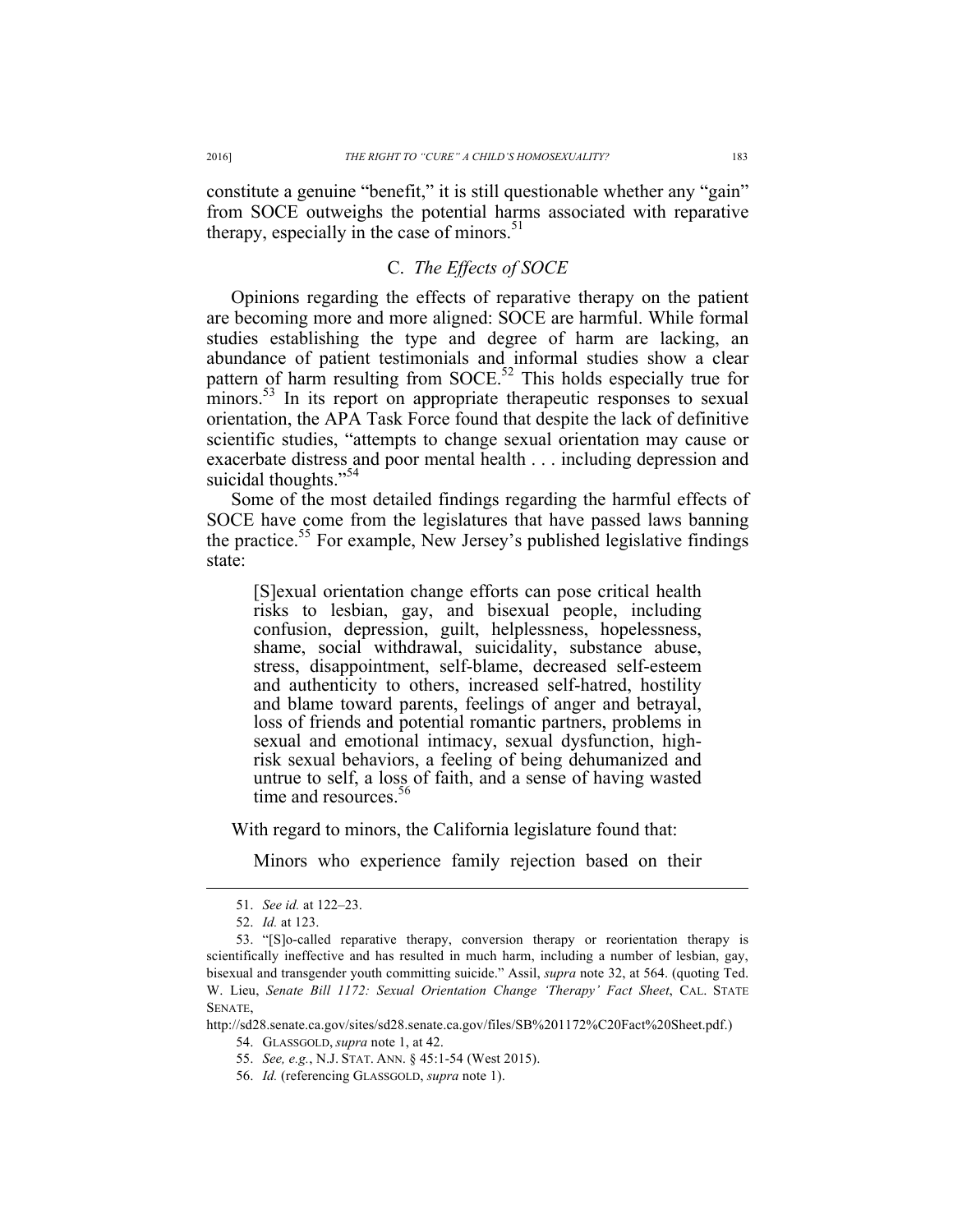sexual orientation face especially serious health risks. In one study, lesbian, gay, and bisexual young adults who reported higher levels of family rejection during adolescence were 8.4 times more likely to report having attempted suicide, 5.9 times more likely to report high levels of depression, 3.4 times more likely to use illegal drugs, and 3.4 times more likely to report having engaged in unprotected sexual intercourse compared with peers from families that reported no or low levels of family rejection.<sup>57</sup>

Findings of harm are not restricted to the APA and state legislatures. Around the world, health organizations have acknowledged the harmful effects of SOCE: "In 2012, both the Pan American Health Organization (part of the World Health Organization) and the British Association for Counseling and Psychotherapy issued statements opposing the practice of SOCE, labeling them 'a severe threat' to the health of patients."<sup>58</sup> Even the American Association of Christian Counselors (AACC), a former SOCE advocate, has recognized that SOCE are often harmful.<sup>59</sup> In 2014, the AACC proceeded to remove language in its Code of Ethics that promoted  $SOCE<sup>60</sup>$ . Thus, regardless of alleged efficacy,  $SOCE$ appear at a minimum to constitute a dangerous method of therapy posing significant risks to the patients' health.<sup>61</sup>

### D. *Religious Motivation for Seeking Out SOCE*

Despite the evidence showing SOCE to be ineffective and possibly harmful, $62$  many parents and individuals nonetheless seek out reparative therapy due to sincere religious beliefs. World religions have a wide spectrum of viewpoints on homosexuality.<sup>63</sup> Notably, "some religious denominations' beliefs and practices have changed over time, reflecting evolving scientific and civil rights perspectives on homosexuality and sexual orientation."<sup>64</sup> Today, several religious groups accept the LGBT community within both their congregations and clergy.<sup>65</sup> These groups

 <sup>57.</sup> Assil, *supra* note 32, at 565.

<sup>58.</sup> Cella, *supra* note 37, at 124.

<sup>59.</sup> *Id.*

<sup>60.</sup> *Id*.

<sup>61.</sup> *See* Assil, *supra* note 32, at 566.

<sup>62.</sup> *See* Karolyn Ann Hicks, Comment, *"Reparative" Therapy: Whether Parental Attempts to Change a Child's Sexual Orientation Can Legally Constitute Child Abuse*, 49 AM. U.L. REV. 505, 513–14 (1999) (discussing major mental health organizations' agreement that SOCE are ineffective); GLASSGOLD, *supra* note 1 at 40 ("[T]he balance of the evidence suggests that SOCE is unlikely to increase other-sex sexual behavior.").

<sup>63.</sup> GLASSGOLD *supra* note 1, at 17.

<sup>64.</sup> *Id.*

<sup>65.</sup> *Id.*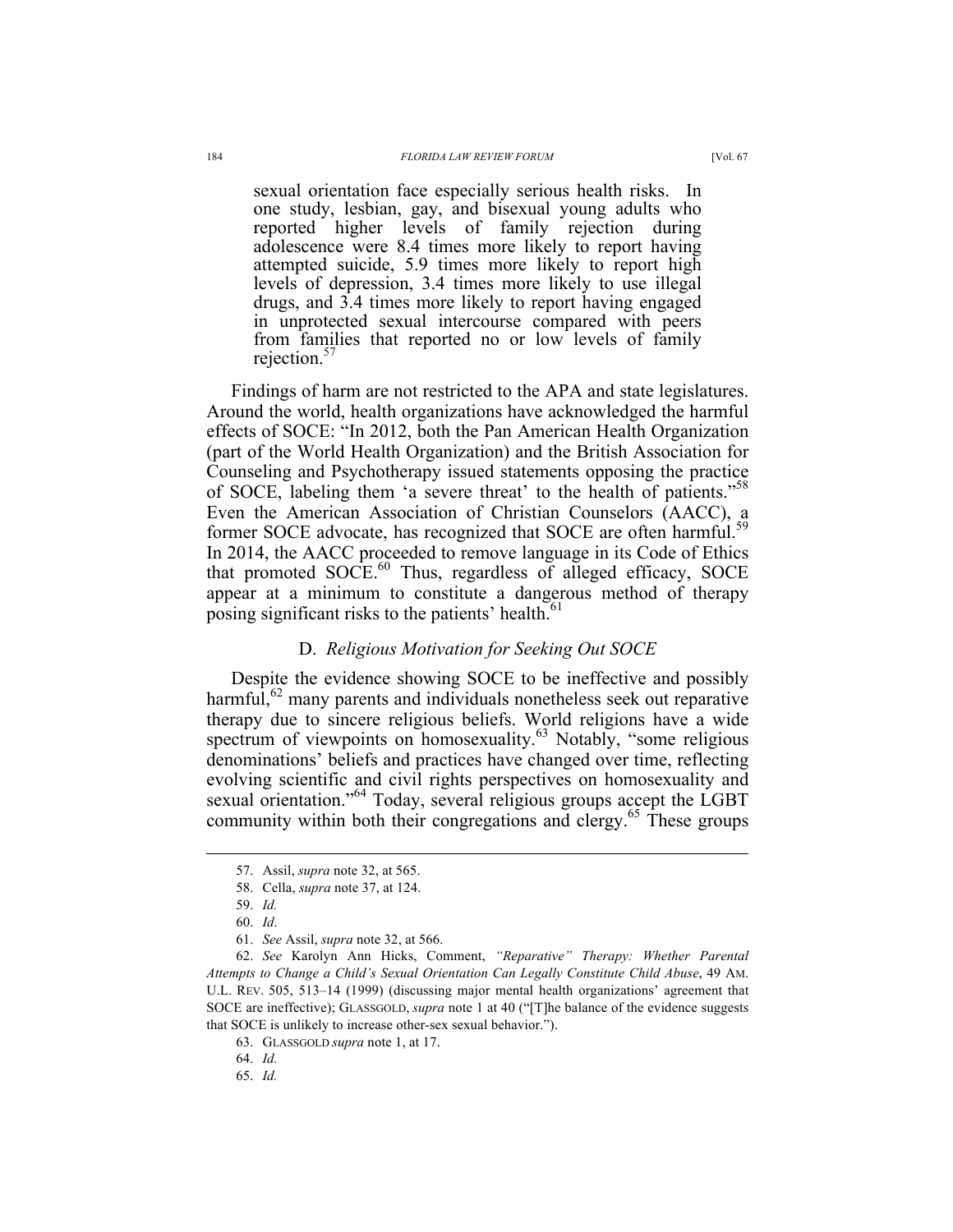include "Reconstructionist Judaism, Reform Judaism, Conservative Judaism, Buddhist Peace Fellowship, Buddhist Churches of America, Episcopal Church of America, Friends General Conference, Unitarian Society, [and] United Church of Christ Congregational."<sup>66</sup> On the other hand, several religious groups still view homosexuality and/or homosexual acts as sinful and immoral. $67$  These groups include "Christian Reformed Church of North America, Church of Jesus Christ of Latter-Day Saints, Eastern Orthodox Christianity, Orthodox Judaism, Presbyterian Church in American [sic], Roman Catholicism, Southern Baptist Convention, [and the] United Methodist Church."68

Religious views are often a major factor in the choice of an individual to seek out reparative therapy.<sup>69</sup> For minors, it is often the parent's strong religious convictions that lead to the child being subjected to  $SOCE$ <sup>70</sup> Theoretically, reparative therapy provides an avenue for parents to ease the tension between their beliefs and their child's sexual and affectional needs and desires.<sup>71</sup> If a parent were able to "cure" their child's homosexuality, the conflict between the child's sexual lifestyle and parent's religious beliefs would cease to exist. Regardless of the potential harms to the child, parents may be blinded by deep and sincere religious convictions; the idea that someone can provide a "solution" or "cure" through SOCE is often too good for a parent to pass up.

## II. THE CONSTITUTIONALITY OF STATE LAWS BANNING SEXUAL ORIENTATION CHANGE EFFORTS

#### A. *State Laws Banning SOCE: How Far Do They Reach?*

In the interest of curbing those professionals (and parents) who continue to use SOCE, in 2012 and 2013 respectively, California and New Jersey became the first states to pass laws banning medical providers from practicing SOCE on minors.<sup>72</sup> Since then, four additional jurisdictions—the District of Columbia, Oregon, Illinois, and

 <sup>66.</sup> *Id.*

<sup>67.</sup> *Id.* at 17–18.

<sup>68.</sup> *Id.*

<sup>69.</sup> *Cf.* Cella, *supra* note 37, at 126 ("Regarding participation in SOCE specifically . . . the feelings and beliefs of parents, not the children's own distress over their sexual orientation, more often lead to the enrollment of children in SOCE.").

<sup>70.</sup> *Cf. id.*

<sup>71.</sup> *See* GLASSGOLD *supra* note 1, at 18.

<sup>72.</sup> CAL BUS. & PROF. CODE § 865.1 (West 2016); N.J. STAT. ANN. § 45:1-55 (West 2013).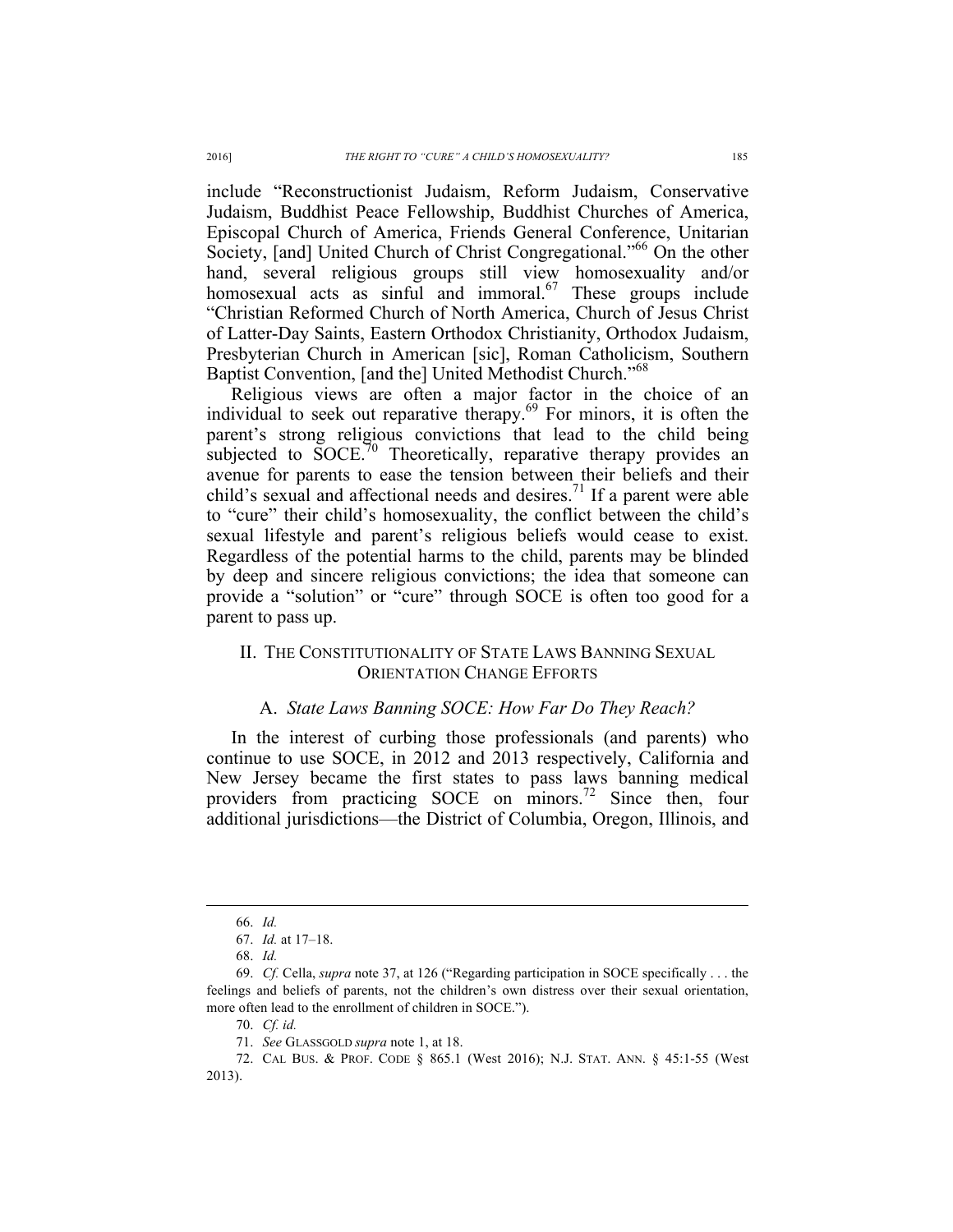the City of Cincinnati—have passed similar legislation.<sup>73</sup> While the language of these statutes differs to some degree, the overall scheme is consistent. The prohibitory language is usually rather simple. For example, the District of Columbia's code reads: "A provider shall not engage in sexual orientation change efforts with a consumer who is a minor."<sup>74</sup>

The "pith" of the statutes appears in the definitions sections. Again, while the language differs slightly from jurisdiction to jurisdiction, all of the laws similarly define mental health providers. For example, California's statute defines a mental health provider as

[A] physician and surgeon specializing in the practice of psychiatry, a psychologist, a psychological assistant, intern, or trainee, a licensed marriage and family therapist, a registered marriage and family therapist, intern, or trainee, a licensed educational psychologist, a credentialed school psychologist, a licensed clinical social worker, an associate clinical social worker, a licensed professional clinical counselor, a registered clinical counselor, intern, or trainee, or any other person designated as a mental health professional under California law or regulation.<sup>75</sup>

All of the statutes also similarly define what constitutes  $SOCE$ .<sup>76</sup> Oregon's statute uses the term "conversion therapy," and defines it as "providing professional services for the purpose of attempting to change a person's sexual orientation or gender identity, including attempting to change behaviors or expressions of self or to reduce sexual or romantic attractions or feelings toward individuals of the same gender."<sup>77</sup> Oregon's law then goes on to define conversion therapy in the negative as well:

"Conversion therapy" does not mean:

- (i) Counseling that assists a client who is seeking to undergo a gender transition or who is in the process of undergoing a gender transition; or
- (ii) Counseling that provides a client with acceptance, support and understanding, or counseling that

 <sup>73.</sup> D.C. CODE ANN. § 7-1231.14a (West 2016); OR. REV. STAT. ANN. § 675.850 (West 2016); 405 ILL. COMP. STAT. ANN. 48/20 (West 2016); CINCINNATI, OHIO, ORDINANCES tit. VII, ch. 769 (2015).

<sup>74.</sup> D.C. CODE ANN. § 7-1231.14a (West 2016).

<sup>75.</sup> CAL BUS. & PROF. CODE § 865 (West 2016).

<sup>76.</sup> Some jurisdictions use the term "sexual orientation change efforts," while others use "conversion therapy." Within the context of the anti-SOCE statutes, these terms are interchangeable.

<sup>77.</sup> OR. REV. STAT. ANN. § 675.850 (West 2016).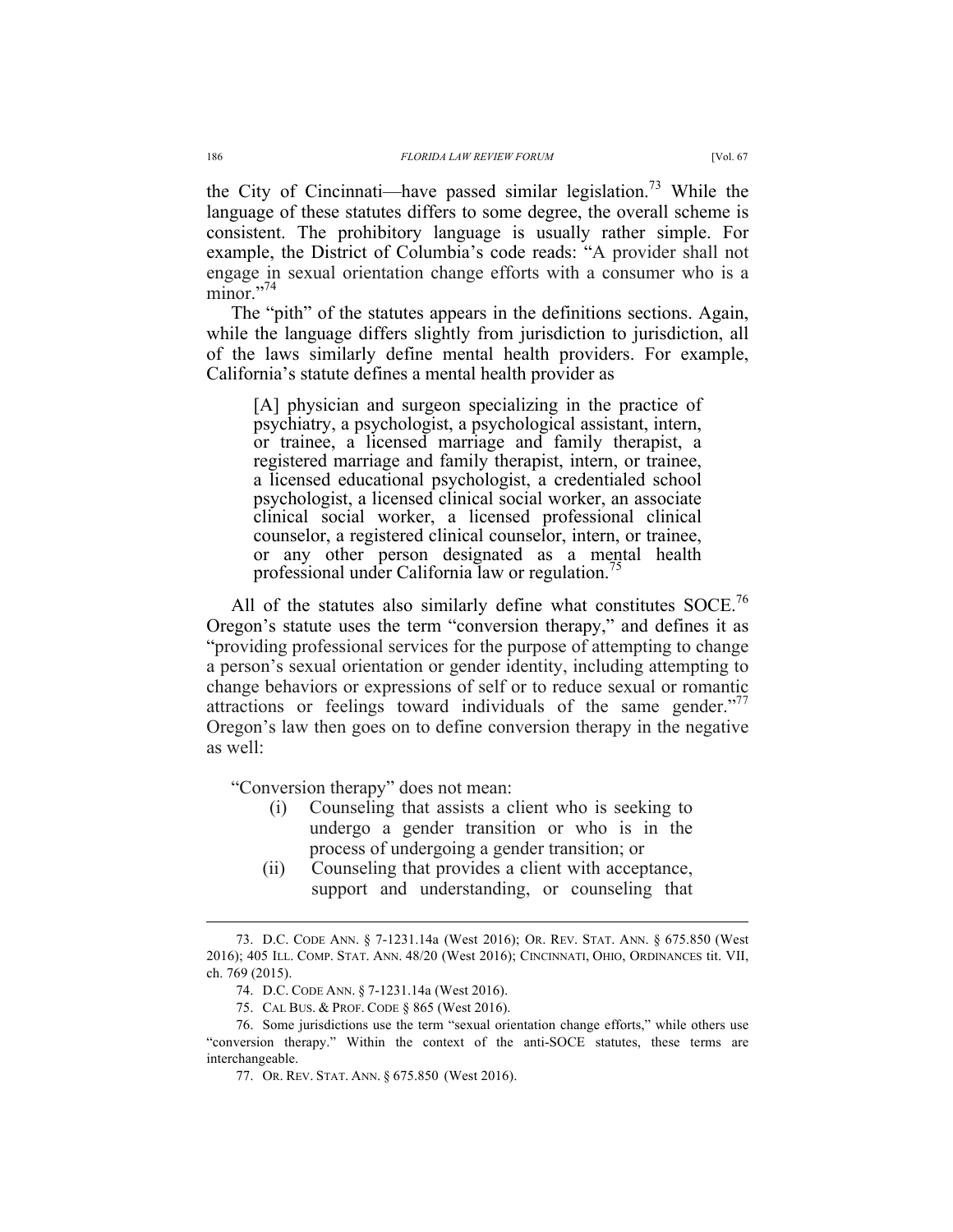facilitates a client's coping, social support and identity exploration or development, including counseling in the form of sexual orientationneutral or gender identity-neutral interventions provided for the purpose of preventing or addressing unlawful conduct or unsafe sexual practices, as long as the counseling is not provided for the purpose of attempting to change the client's sexual orientation or gender identity.

Taken together, the laws in these six jurisdictions all achieve the same result: They prevent state-licensed professionals from attempting to change a minor's sexual orientation.<sup>79</sup>

The following constitutional assessments of anti-SOCE laws are primarily based on three courts' interpretations of the California and New Jersey laws.<sup>80</sup> However, because the language of all present and presently proposed anti-SOCE laws is largely the same, the analysis will apply equally to any challenges in jurisdictions where the laws have yet to come under constitutional scrutiny.

#### B. *Free Exercise Challenge*

Free Exercise challenges to anti-SOCE laws come in two forms. First, challengers allege a violation of the mental health provider's free exercise rights. Second, they allege a violation of the parent or child's free exercise rights.<sup>81</sup> However, for purposes of determining the constitutionality of the law under the Free Exercise Clause, the analysis remains the same regardless of the alleged violation. $82$ 

The First Amendment, applicable to the states through the

 <sup>78.</sup> *Id.*

<sup>79.</sup> Notably, the laws do not prevent parents and minors to seek help directly from religious leaders, such as priests, rabbis, or imams, as long as those leaders are not also health professionals under the statute. For a further discussion of this point, see *infra* Section III.A.

<sup>80.</sup> Doe *ex rel.* Doe v. Governor of New Jersey, 783 F.3d 150 (3d Cir. 2015); King v. Governor of New Jersey, 767 F.3d 216 (3d Cir. 2014), *cert. denied*, 135 S. Ct. 2048 (2015); Pickup v. Brown, 740 F.3d 1208 (9th Cir. 2014); Welch v. Brown, 58 F. Supp. 3d 1079 (E.D. Cal. 2014). As of this writing, these are the only courts to have heard constitutional challenges to anti-SOCE laws.

<sup>81.</sup> Interestingly, the plaintiffs in both cases that reviewed the anti-SOCE laws for violations of the Free Exercise Clause were practitioners of SOCE, not parents seeking SOCE for their children. In terms of free exercise analysis however, this is an irrelevant point, as the constitutional analysis of the anti-SOCE law remains the same whether the petitioner is a practitioner or parent. For a discussion of the parents' right to raise their child, see *infra* Section II.D.

<sup>82.</sup> *See* Emp't Div, Dep't of Human Res. v. Smith, 494 U.S. 872, 879 (1989) (outlining two-part test for assessing all alleged free exercise violations).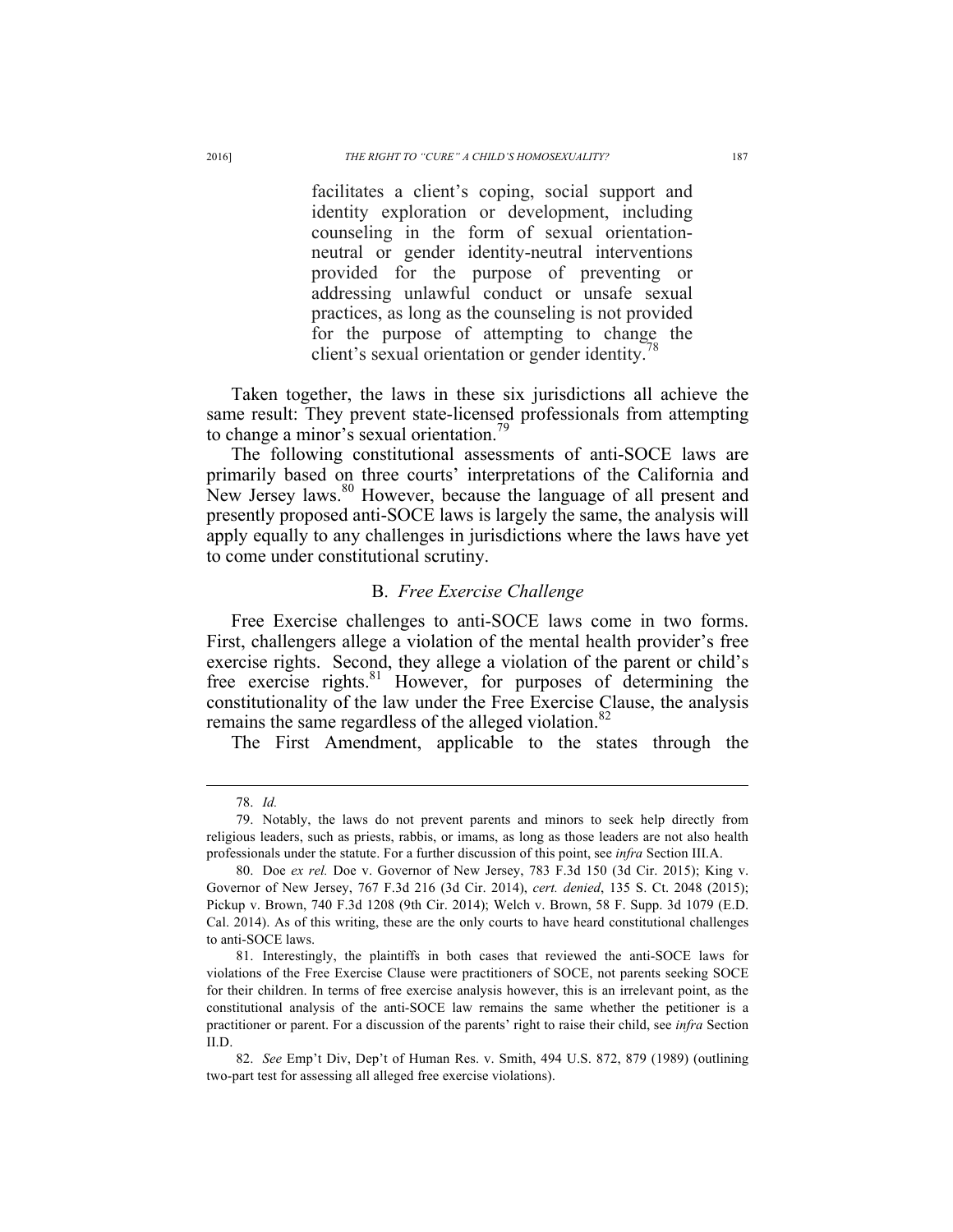Fourteenth Amendment, <sup>83</sup> states that no law shall prohibit the free exercise of religion. $84 \overline{)}$  Of course, as with most rights, there are limitations.<sup>85</sup> Prior to 1990, the Supreme Court interpreted the protection afforded by the Free Exercise Clause broadly.<sup>86</sup> Subjecting alleged violations to very high scrutiny, the Court utilized a balancing test.<sup>87</sup> This test "balanced the government interest in adopting a facially neutral law that burdened religion against the severity of the burden imposed on the religious individuals who were forced to choose between complying with the law and sacrificing their religious beliefs."<sup>88</sup> Applying this test in two circumstances in the 1960s and 1970s, the Court stated that the Constitution required religious exemptions/accommodation from otherwise neutral and generally applicable laws regarding unemployment benefits and compulsory education laws.<sup>89</sup>

The Supreme Court made a dramatic shift in its free exercise jurisprudence in 1990 in *Employment Division, Department of Human Resources of Oregon v. Smith*. <sup>90</sup> In *Smith*, the Court held it would no longer subject all laws alleged to have interfered with free exercise to strict scrutiny.<sup>91</sup> The new test stated if a law is neutral and generally applicable, then it will survive a free exercise challenge as "long as it is 'rationally related to a legitimate government objective.'" <sup>92</sup> This new standard considerably reduced the protection afforded to religious beliefs under the Free Exercise Clause.<sup>93</sup> The religious exemptions once granted for neutral and generally applicable laws were no longer available.<sup>94</sup> The Court largely attributed the sweeping change to the idea

87. *See id.*

89. *See id.* at 1015–16 (discussing Sherbert v. Verner, 374 U.S. 398 (1963) and Wisconsin v. Yoder, 406 U.S. 205 (1972)).

90. *See* Calabresi & Salander, *supra* note 86, at 1016.

 <sup>83.</sup> *See* Cantwell v. Connecticut, 310 U.S. 296, 303 (1940).

<sup>84.</sup> U.S. CONST. amend. I. ("Congress shall make no law . . . prohibiting the free exercise  $[of$  religion $] \dots$ ").

<sup>85.</sup> *King*, 767 F.3d at 241 (citing McTernan v. City of York, 577 F.3d 521, 532 (3d Cir. 2009)).

<sup>86.</sup> *See* Steven G. Calabresi & Abe Salander, *Religion and the Equal Protection Clause: Why the Constitution Requires School Vouchers*, 65 FLA. L. REV. 909, 1015, 1016 (2013).

<sup>88.</sup> *Id.* at 1015.

<sup>91.</sup> *See* Emp't Div, Dep't of Human Res. v. Smith, 494 U.S. 872, 888–89 (1989); *see also* Linda E. LeFever, Comment, *Religious Exemptions From School Immunization: A Sincere Belief or a Legal Loophole?*, 110 PENN. ST. L. REV. 1047, 1061 (2006).

<sup>92.</sup> *King*, 767 F.3d at 242 (quoting Brown v. City of Pittsburgh, 586 F. 3d 263, 284 (3d Cir. 2009)).

<sup>93.</sup> *See* Calabresi & Salander, *supra* note 86, at 1016 ("The Court declared that facially neutral laws . . . do not violate the Free Exercise Clause, as long as they do not target a specific religious group, even though specific religious groups or religious people in general might face a significant burden on their religious beliefs or practices.").

<sup>94.</sup> *See supra* note 89 and accompanying text.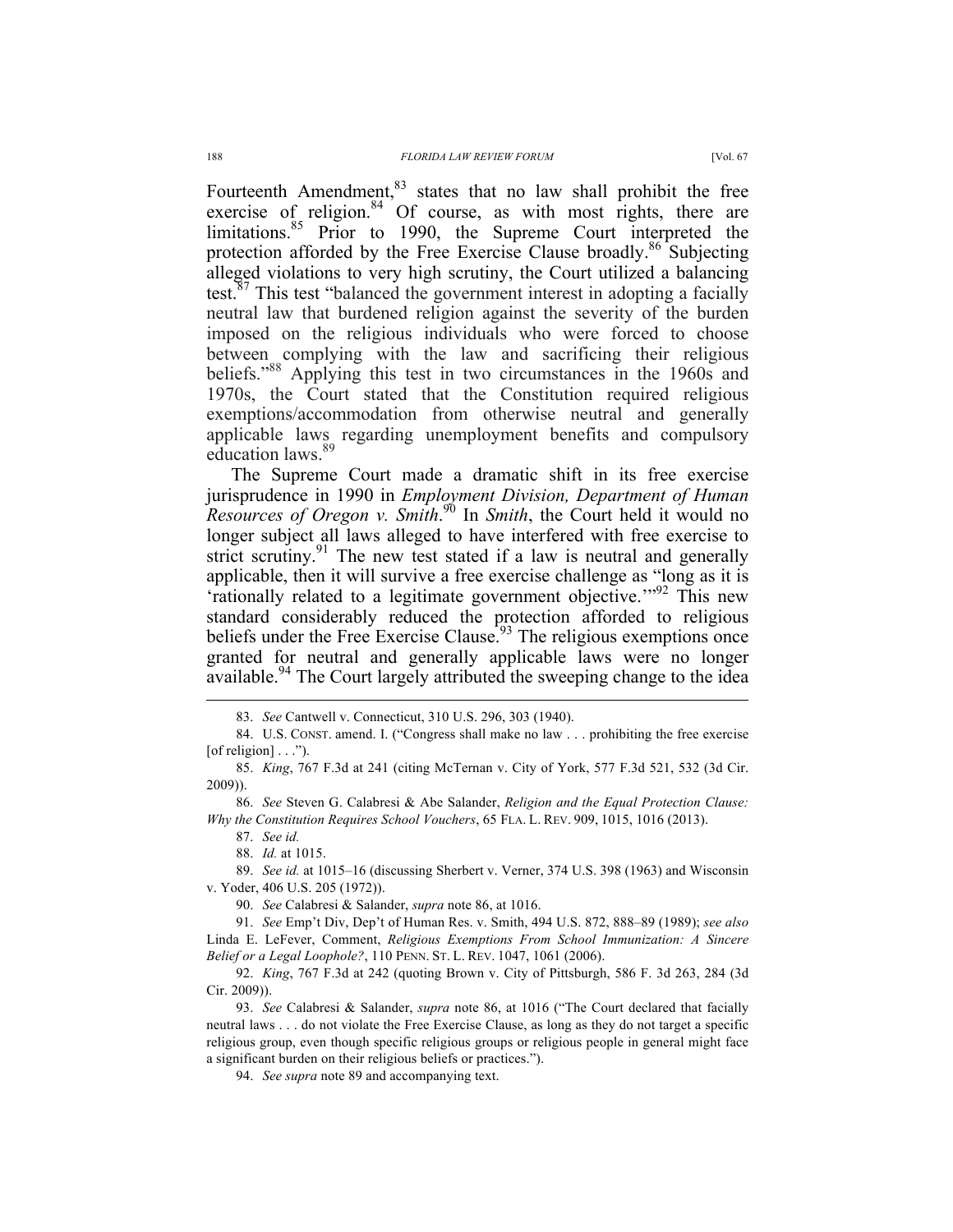that allowing religious exemptions from neutral and generally applicable laws, "would be to make the professed doctrines of religious belief superior to the law of the land, and in effect to permit every citizen to become a law unto himself." <sup>95</sup> This was the jurisprudential climate when parents and practitioners brought free exercise challenges to anti-SOCE laws in both New Jersey and California.<sup>96</sup>

Under the Supreme Court's current free exercise test as articulated in *Smith*, a law must be both neutral and of general applicability to withstand a free exercise challenge.<sup>97</sup> A law is neutral under the Free Exercise Clause "if it does not target religiously motivated conduct either on its face or as applied in practice." <sup>98</sup> A law is *not* generally applicable "if it burdens a category of religiously motivated conduct but exempts or does not reach a substantial category of conduct that is not religiously motivated and that undermines the purposes of the law to at least the same degree as the covered conduct that is religiously motivated."<sup>99</sup>

Applying this test, both the Third Circuit and Eastern District Court of California upheld New Jersey and California's anti-SOCE laws.<sup>100</sup> On their face, anti-SOCE laws are clearly neutral, as they in no way single out religiously motivated conduct.<sup>101</sup> However, the challengers argued the laws were not neutral as applied,  $102$  claiming that while the text of anti-SOCE laws does not indicate hostility toward religious conduct, enforcement of the laws targets such protected conduct. Rejecting this argument, the District Court held that an incidental effect on religious conduct does not indicate a lack of neutrality.<sup>103</sup> Rather, as

97. *See Welch*, 58 F. Supp. 3d at 1085 (citing Stormans, Inc. v. Selecky, 586 F.3d 1109, 1127 (9th Cir. 2009)).

98. *King*, 767 F.3d at 242 (quoting Blackhawk v. Pennsylvania, 381 F.3d 202, 209 (3d Cir. 2004)).

99. *Id.*

100. *See King*, 767 F.3d at 243; *Welch*, 58 F. Supp. 3d at 1092.

101. *See* CAL BUS. & PROF. CODE §§ 865–865.2 (West 2016); N.J. STAT. ANN. § 45:1-55 (West 2015).

102. For the origins of "as applied" challenges, see Yick Wo v. Hopkins, 118 U.S. 356, 373–74 (1886) ("Though the law itself be fair on its face, and impartial in appearance, yet, if it is applied and administered by public authority with an evil eye and an unequal hand, so as practically to make unjust and illegal discriminations between persons in similar circumstances, material to their rights, the denial of equal justice is still within the prohibition of the Constitution.").

103. *See Welch*, 58 F. Supp. 3d at 1087.

 <sup>95.</sup> *See Smith*, 494 U.S. at 879 (quoting Reynolds v. United States, 98 U.S. 145, 167 (1878)).

<sup>96.</sup> *See King* 767 F.3d at 241; Welch v. Brown, 58 F. Supp. 3d 1079, 1084 (E.D. Cal. 2014). The Ninth Circuit declined to rule on the plaintiff's free exercise claims in the consolidated case of *Pickup v. Brown*, 740 F.3d 1208 (9th Cir. 2014). Thus, in California, courts did not rule on the free exercise claims until the District Court for the Eastern District of California ruled in *Welch*. *See Pickup*, 740 F.3d at 1224–25, n.3.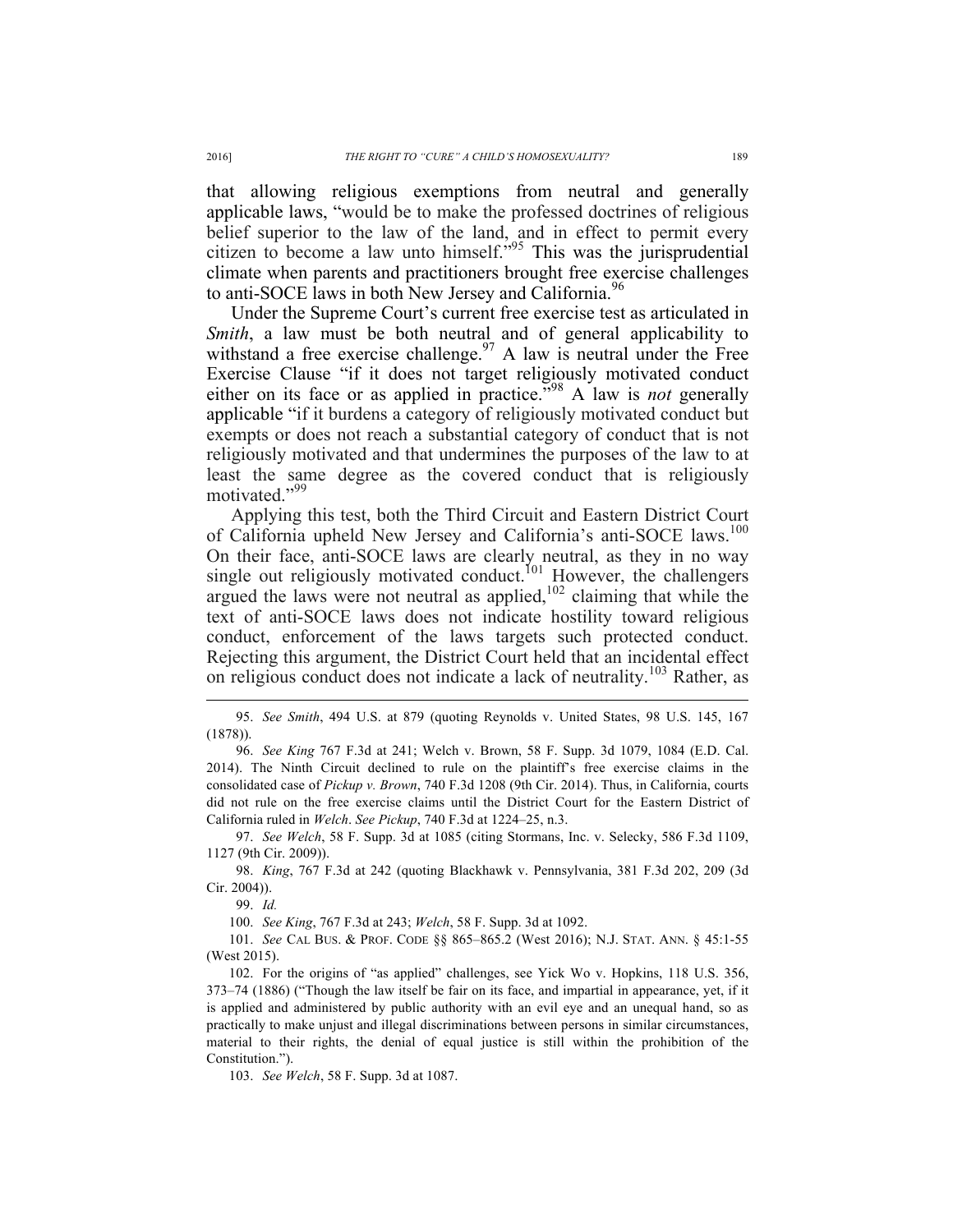with other neutral laws affecting religious conduct, anti-SOCE laws "punish[ ] conduct for the harm it causes, not because the conduct is

religiously motivated."<sup>104</sup> In other words, anti-SOCE laws ban SOCE because the practices do harm to minors, not because SOCE are motivated by religious beliefs. Further, both courts held the anti-SOCE laws as generally applicable.<sup>105</sup> While the laws do not outlaw certain types of SOCE, such

as efforts by unlicensed practitioners or SOCE performed on individuals over the age of eighteen, these "exemptions" in no way "demonstrate that [anti-SOCE laws] covertly target[ ] religiously motivated conduct." <sup>106</sup> Finding the laws both neutral and generally applicable, the courts subjected the laws to only rational basis review.<sup>107</sup> The lowest scrutiny standard applied to legislative action, rational basis review requires "only that a regulation is rationally related to a legitimate government purpose." <sup>108</sup> Since the stated legislative purpose to prevent harm to minors is a legitimate state interest, the laws did not violate the Free Exercise Clause.<sup>109</sup>

### C. *Establishment Clause Challenge*

Practitioners and parents have also challenged anti-SOCE laws as a violation of the Establishment Clause.<sup>110</sup> The Establishment Clause states that the government shall make no law establishing religion.<sup>111</sup> In other words, governments cannot serve as the sponsor of one religion over another or show official disapproval or hostility toward a particular religion.<sup>112</sup> Similar to the Free Exercise Clause, the Establishment Clause is applicable to the states through the Fourteenth Amendment. Alleged violations of the Establishment Clause are subject to the *Lemon* test.<sup> $\overline{13}$ </sup> To survive an Establishment Clause challenge, the three-part *Lemon* test requires a statute to: (1) have a secular legislative purpose, (2) have its primary effect neither advance nor inhibit religion, and (3) not foster excessive government entanglement with religion.<sup>114</sup>

114. *Id.*

 <sup>104.</sup> *Id.* (quoting Am. Life League, Inc. v. Reno, 47 F.3d 642, 654 (4th Cir. 1995)).

<sup>105.</sup> *See King*, 767 F.3d at 243; *Welch*, 58 F. Supp. 3d at 1088.

<sup>106.</sup> *King*, 767 F.3d at 242.

<sup>107.</sup> *See id.* at 243; *Welch*, F. Supp. 3d at 1088.

<sup>108.</sup> Marla Spector Bowman, Note, *Docs v. Glocks: Speech, Guns, Discrimination, and Privacy—Is Anyone Winning?*, 67 FLA. L. REV. 1455, 1473 (2015).

<sup>109.</sup> *See Welch*, F. Supp. 3d at 1090–91.

<sup>110.</sup> *See id.* at 1088–90.

<sup>111.</sup> U.S. CONST. amend. I.

<sup>112.</sup> *See* Am. Family Ass'n, Inc. v. City & Cty. of San Francisco, 277 F.3d 1114, 1120–21 (9th Cir. 2002) (citing Church of the Lukumi Babalu Aye, Inc. v. City of Hialeah*,* 508 U.S. 520, 532 (1993)).

<sup>113.</sup> *See* Lemon v. Kurtzman, 403 U.S. 602, 612–13 (1971).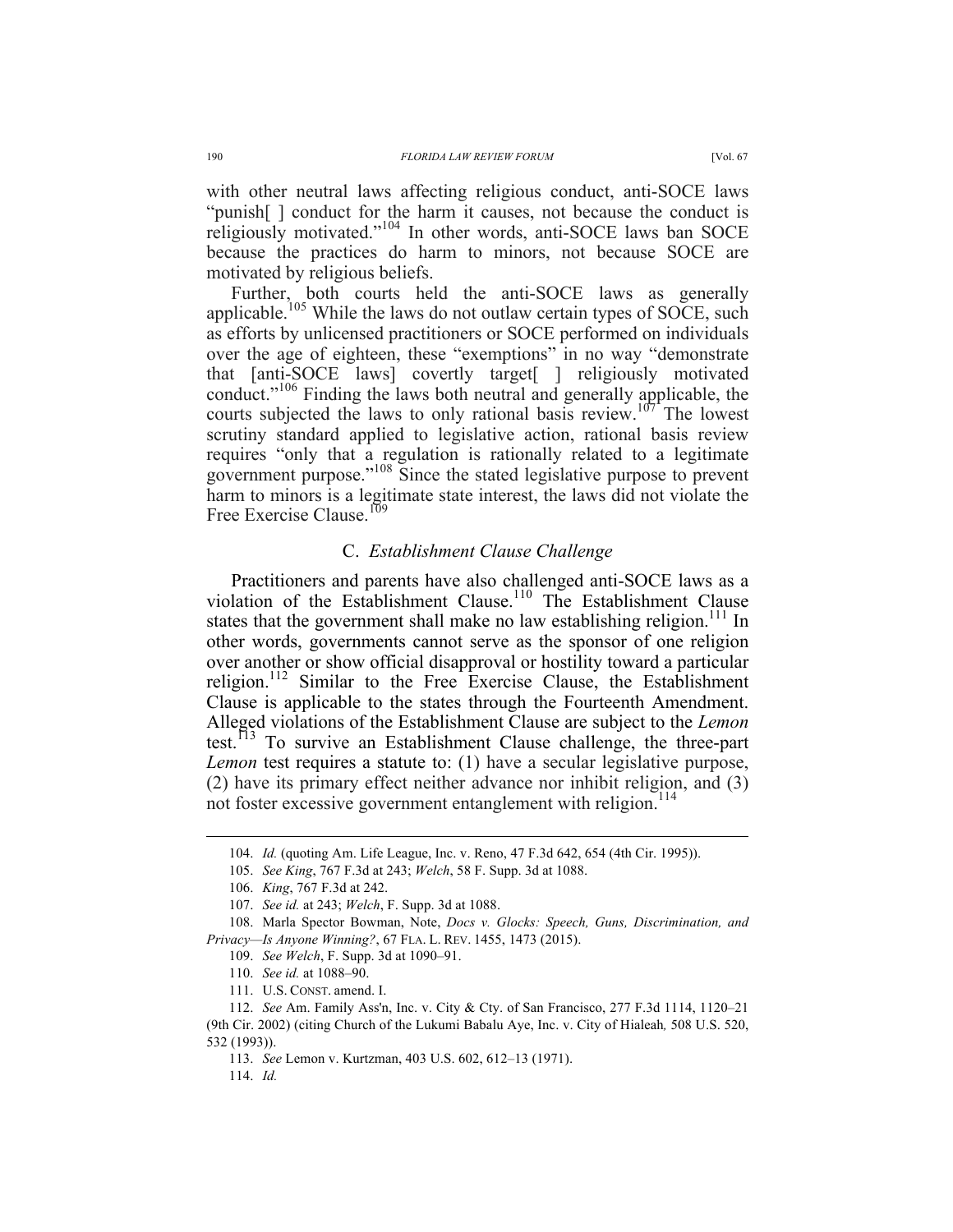With regard to the first two prongs, anti-SOCE laws likely do not run afoul of the *Lemon* test. As noted above, the stated purpose of anti-SOCE laws is to protect children.<sup>115</sup> Protection of minors is well within the police powers of the states, and certainly a legitimate secular purpose. Furthermore, if anti-SOCE laws are neutral and generally applicable laws,<sup>116</sup> it indicates that their "primary" effect does not inhibit religion. Consistent with this assessment, in the single Establishment Clause challenge to anti-SOCE laws to reach the courts, the plaintiffs limited their challenge to the third prong of the *Lemon* test: fostering excessive government entanglement with religion.<sup>117</sup>

A statute fosters excessive entanglement with religion if its enforcement "requires 'sustained and detailed' interaction between church and State."<sup>118</sup> Court bans on clergy malpractice claims exemplify such improper entanglement. Courts have repeatedly held that the Establishment Clause bars malpractice claims against clergy members for negligent counseling.<sup>119</sup> Such claims would "require the courts to review and interpret church law, policies, [and] practices,"<sup>120</sup> an impermissible entanglement with religion.

Advocates for reparative therapy argue that anti-SOCE laws result in excessive entanglement in the same way clergy malpractice claims result in such entanglement.<sup>121</sup> The proposed comparison is improper. Anti-SOCE laws neither contemplate nor require examination of religious doctrine.<sup>122</sup> The motives behind a mental health provider's practice of SOCE are irrelevant. Even if sincere religious beliefs serve as the justification for reparative therapy, it does not change the fact that these efforts can result in serious harm to patients.<sup>123</sup> Defining what constitutes SOCE does not require any examination of religious teachings. SOCE are an illegitimate form of medical therapy subject to regulation regardless of motives.<sup>124</sup>

Accordingly, anti-SOCE laws do not foster excessive entanglement with religion, and likely do not run afoul of the Establishment Clause.

121. *See Welch*, F. Supp. 3d at 1089.

 <sup>115.</sup> *See* N.J. STAT. ANN. § 45:1-54(n) (West 2015).

<sup>116.</sup> *See supra* Section II.B.

<sup>117.</sup> Welch v. Brown, 58 F. Supp. 3d 1079, 1089 (E.D. Cal. 2014).

<sup>118.</sup> Williams v. California, 764 F.3d 1002, 1015 (9th Cir. 2014) (quoting *Lemon*, 403 U.S. at 621).

<sup>119.</sup> *See, e.g.*, Franco v. The Church of Jesus Christ of Latter-day Saints*,* 21 P.3d 198, 201 (Utah 2001) (dismissing a malpractice claim based on a clergyman's advice to a minor claiming sexual abuse to forgive and forget.).

<sup>120.</sup> *See Welch*, F. Supp. 3d at 1089 (quoting *Franco*, 21 P.3d at 203).

<sup>122.</sup> The statutory definitions of SOCE make no mention of religious doctrine. *See supra*  notes 77–78 and accompanying text (defining SOCE for purposes of anti-SOCE statutes).

<sup>123.</sup> *See supra* Section I.C.

<sup>124.</sup> *See Welch*, F. Supp. 3d at 1090.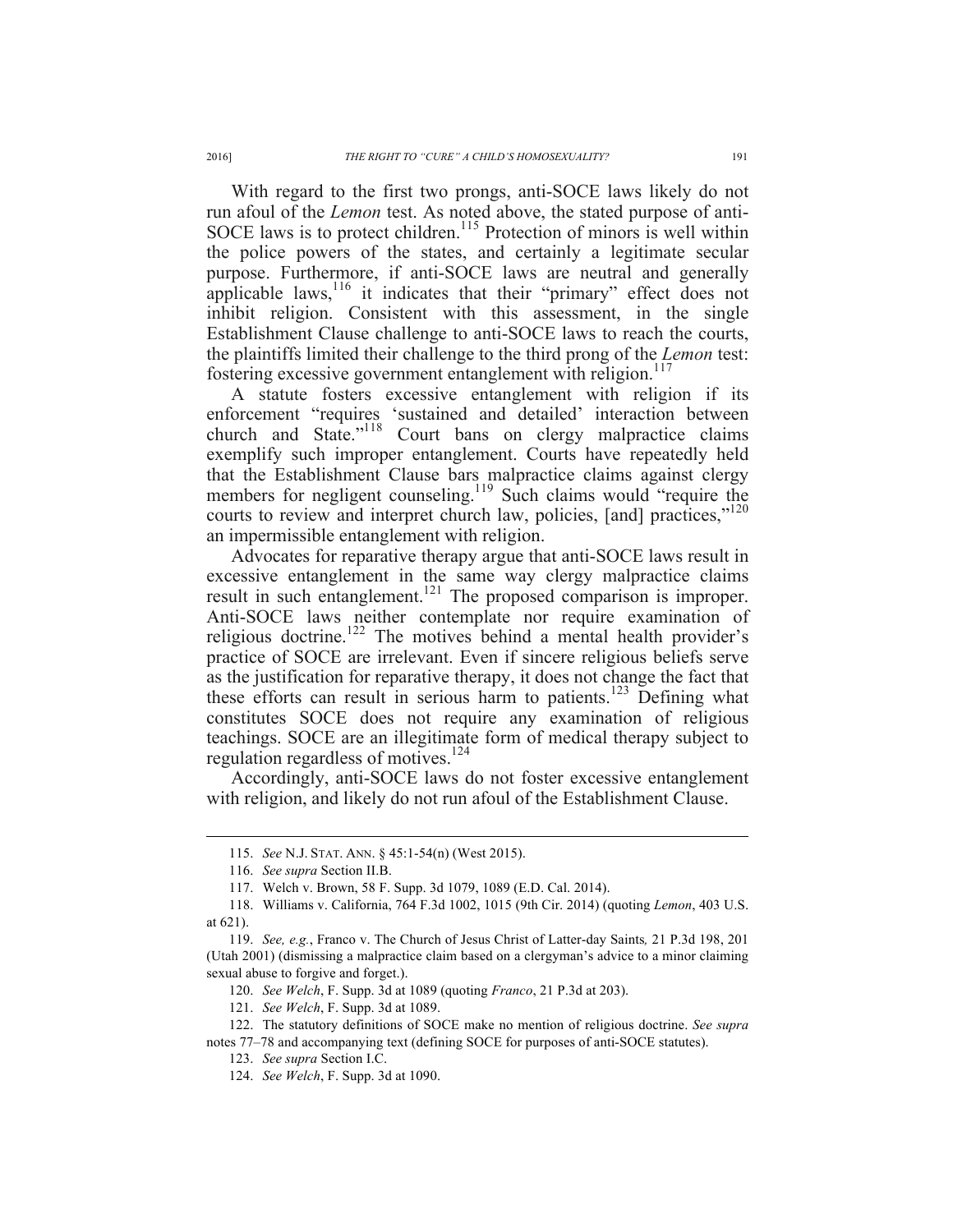Finally, challengers have also argued that state laws banning mental health professionals from practicing SOCE are a violation of parents' rights to direct the upbringing of their children.<sup>125</sup> The Supreme Court has repeatedly held that "the Due Process Clause of the Fourteenth Amendment protects the fundamental right of parents to make decisions concerning the care, custody, and control of their children." <sup>126</sup> In the context of laws banning SOCE, parents argue that the laws inhibit their right to access (for their children) SOCE therapy from state-licensed mental health professionals.<sup>127</sup> Accordingly, the constitutionality of the laws depends on whether parents' fundamental rights to direct the upbringing of their children include "the right to choose for their children a particular type of provider for a particular medical or mental health treatment that the state has deemed harmful."<sup>128</sup>

As of this writing, the only courts to address the issue (the Third and Ninth Circuits) have appropriately held this right is not included in parents' substantive due process rights.<sup>129</sup> These courts have cited two main reasons supporting their holdings. First, multiple jurisdictions have held that adults themselves do not have the right to choose and obtain a particular treatment or provider if the government has reasonably prohibited that type of treatment or provider.<sup>130</sup> Accordingly, it would not make sense to allow parents to dictate the treatment of their children when they cannot lawfully dictate their own treatment.<sup>131</sup>

Second, while parents have wide discretion in determining how to raise their children, "state[s] [are] not without constitutional control . . . when [the child's] physical or mental health is jeopardized." $132$  In the context of anti-SOCE laws, legislatures agree that practicing SOCE on

 <sup>125.</sup> *See* Doe *ex rel.* Doe v. Governor of New Jersey, 783 F.3d 150, 156; Pickup v. Brown, 740 F.3d 1208, 1235 (9th Cir. 2014).

<sup>126.</sup> Troxel v. Granville, 530 U.S. 57, 66 (2000).

<sup>127.</sup> *Pickup*, 740 F.3d at 1235.

<sup>128.</sup> *Id*. In *Pickup*, the Ninth Circuit very narrowly defines the parents' alleged substantive due process right. By precisely defining the right, the court is better able to restrain the otherwise wide range of rights available through substantive due process. A right is less likely to be deemed violated if construed narrowly. In fact, the Supreme Court directs courts to narrowly construe alleged substantive due process rights for this very reason. *See* Washington v. Glucksberg, 521 U.S. 702, 720 (1997).

<sup>129.</sup> *See Doe*, 783 F.3d at 156; *Pickup* 740 F.3d at 1236;.

<sup>130.</sup> *See* NAAP v. Cal. Bd. of Psychol., 228 F.3d 1043, 1050 (9th Cir. 2000) ("[T]here is no fundamental right to choose a mental health professional with specific training."); Mitchell v. Clayton, 995 F.2d 772, 775 (7th Cir. 1993) ("[A] patient does not have a constitutional right to obtain a particular type of treatment or to obtain treatment from a particular provider if the government has reasonably prohibited that type of treatment or provider.").

<sup>131.</sup> *See Doe*, 783 F.3d at 156; *Pickup*, 740 F.3d at 1236.

<sup>132.</sup> *Doe*, 783 F.3d at 156 (quoting Parham v. J.R., 442 U.S. 584, 603 (1979)).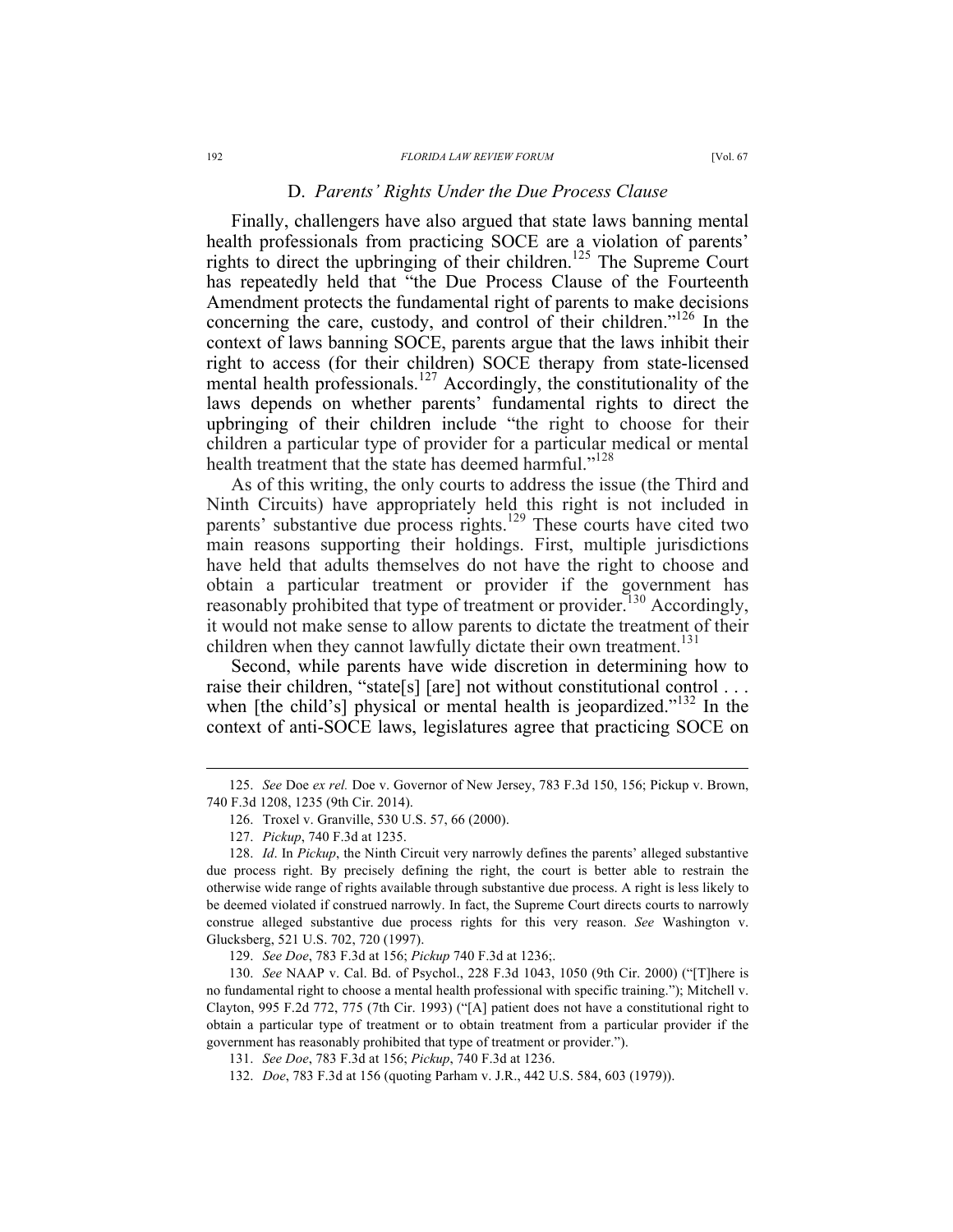minors has sufficient potential to cause harm to the child.<sup>133</sup> As outlined by the New Jersey State Legislature, the potential harms include depression, substance abuse, and sexual dysfunction.<sup>134</sup> These harms pose a significant threat to the child's physical and/or mental health, and the Supreme Court has repeatedly treated laws impacting the well-being of children with special care.<sup>135</sup> Accordingly, parents' substantive due process rights to raise their children do not include a right to have a state-licensed mental health professional practice SOCE on their minor child. $136$ 

### III. A COMPARISON: ANTI-SOCE LAWS AND COMPULSORY VACCINATION LAWS

The discussion in Part II indicates that anti-SOCE laws do not violate the religion clauses or parents' rights to raise their children under the Due Process Clause. Furthermore, though it is a small sample size, all three courts to hear constitutional challenges to the laws have upheld anti-SOCE laws. $137$  It thus follows that religious exemptions to these laws are likely not required under these provisions of the Constitution.<sup>138</sup>

Given SOCE advocates' lack of success thus far in defeating anti-SOCE laws, future challenges to the laws will likely bring novel arguments.<sup>139</sup> One such argument comes in the form of a comparison between anti-SOCE laws and compulsory vaccination laws.<sup>140</sup>

In a similar vein to the recent challenges to anti-SOCE laws, courts have repeatedly held compulsory vaccination laws violate neither the religion clauses nor parents' fundamental right to raise their children.<sup>141</sup> In so ruling, these courts have stated that vaccination laws do not

138. If the laws do not violate any constitutional provisions or doctrines, an individual cannot claim a right to an exemption based on a violation of her rights.

139. For example, the plaintiffs in the California cases did not allege violations of the Free Exercise and Establishment Clauses in their first appeal to the Ninth Circuit. Only after their initial free speech challenge failed did they argue the religiously-based violations on remand. *See Pickup*, 740 F.3d at 1224–25 n.3; Welch v. Brown, 58 F. Supp. 3d 1079, 1082 (E.D. Cal. 2014).

140. *See* Symposium, *Challenge It, Choose It, or Change It: Ethics of Sexual Orientation Conversion Therapy for Minors*, 21 CARDOZO J.L. & GENDER 729, 753 (2015) (proposing a comparison between anti-SOCE laws and vaccination laws).

141. For a detailed discussion of challenges to vaccination laws, see LeFever, *supra* note 91 at 1057–63; *see also* Prince v. Massachusetts, 321 U.S. 158, 166, 167 (1944); Jacobsen v. Massachusetts, 197 U.S. 11, 26, 27 (1905).

 <sup>133.</sup> *See, e.g.*, N.J. STAT. ANN. § 45:1-54(n) (West 2015).

<sup>134.</sup> *See* N.J. STAT. ANN. § 45:1-54(b) (West 2015).

<sup>135.</sup> *See* LeFever, *supra* note 91, at 1064.

<sup>136.</sup> *See Doe* 783 F.3d at 156; *Pickup*, 740 F.3d at 1236.

<sup>137.</sup> *See supra* notes 21–22 and accompanying text.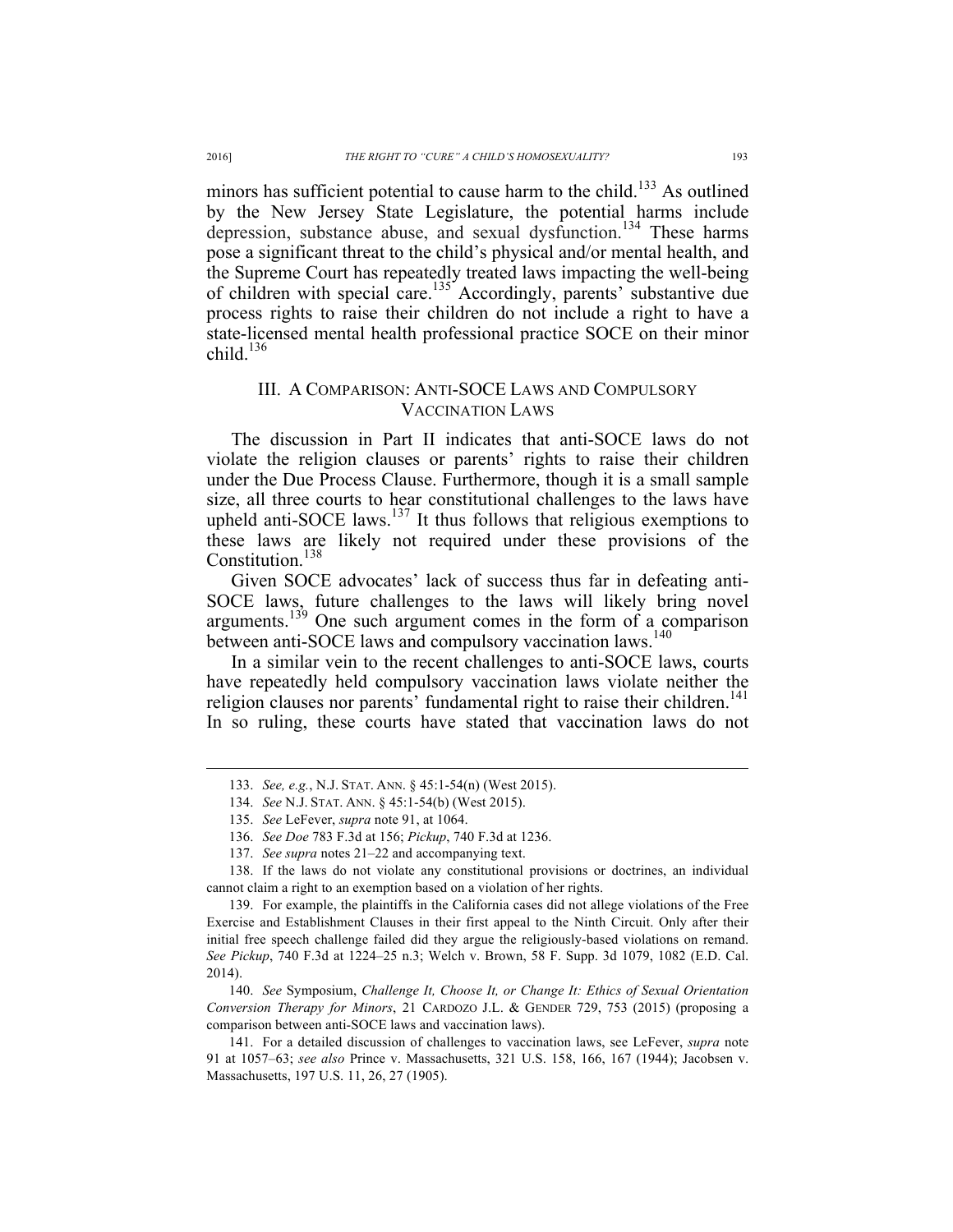require religious exemptions.<sup>142</sup> Yet, the overwhelming majority of state legislatures nonetheless provide for religious exemptions to compulsory vaccination laws.143 Accordingly, proponents of SOCE will look to these statutory exemptions and call for similar treatment. This Note argues that regardless of any comparison between anti-SOCE laws and compulsory vaccination laws, both recent legislative trends and public policy dictate that state legislatures should not grant religious exemptions from anti-SOCE laws.

### A. *Clarifying the "Religious Exemption"*

Before addressing the comparison between anti-SOCE laws and compulsory vaccination laws, it should be noted that anti-SOCE laws already contain a form of religious exemption. In their current form,  $144$ anti-SOCE laws still allow religious leaders (who are not also health professionals under the statutes)<sup>145</sup> to practice SOCE, and parents are free to seek "help" from the leaders of their respective churches, synagogues, mosques, etc.<sup>146</sup> The religious exemptions at issue in the following discussion refer to those exemptions sought by parents seeking "professional help" for their child's homosexuality.

## B. *States With "Conflicts" Between Anti-SOCE and Compulsory Vaccination Laws*

As of this writing, four states have passed anti-SOCE laws: California, New Jersey, Oregon, and Illinois.<sup>147</sup> All of these states also have compulsory vaccination laws, but only the latter three have religious exemptions to these laws.<sup>148</sup> Interestingly, when California

 <sup>142.</sup> *See, e.g.*, Cude v. State, 377 S.W. 2d 816, 819 (Ark. 1964) (upholding Arkansas' compulsory smallpox vaccination law, stating the vaccination requirement "does not violate the constitutional rights of anyone, on religious grounds or otherwise. In fact, this principle is so firmly settled that no extensive discussion is required.").

<sup>143.</sup> *See States With Religious and Philosophical Exemptions From School Immunization Requirements*, NAT'L CONFERENCE OF STATE LEGISLATURES (NCSL) (Jan. 16, 2016), http://www.ncsl.org/research/health/school-immunization-exemption-state-laws.aspx

<sup>[</sup>hereinafter NCSL Survey]; Aleksandra Sandstrom, *Nearly All States Allow Religious Exemptions for Vaccinations*, PEW RESEARCH CTR. (July 16, 2016), http://www.pewresearch.org/fact-tank/2015/07/16/nearly-all-states-allow-religious-exemptionsfor-vaccinations/ (showing forty-six states with religious exemptions).

<sup>144.</sup> By current form, I mean the laws currently in place in California, New Jersey, D.C., Oregon, Illinois, and Cincinnati. *See supra* Section II.A.

<sup>145.</sup> *See supra* note 75 and accompanying text (defining health providers under anti-SOCE laws).

<sup>146.</sup> *See supra* Section II.A (analyzing the language of current anti-SOCE laws).

<sup>147.</sup> CAL BUS. & PROF. CODE §§ 865–865.2 (West 2016); N.J. STAT. ANN. § 45:1-55 (West 2015); OR. REV. STAT. ANN. § 675.850 (West 2016); 405 ILL. COMP. STAT. ANN. 48/20 (West 2015).

<sup>148.</sup> *See* NCSL Survey, *supra* note 143.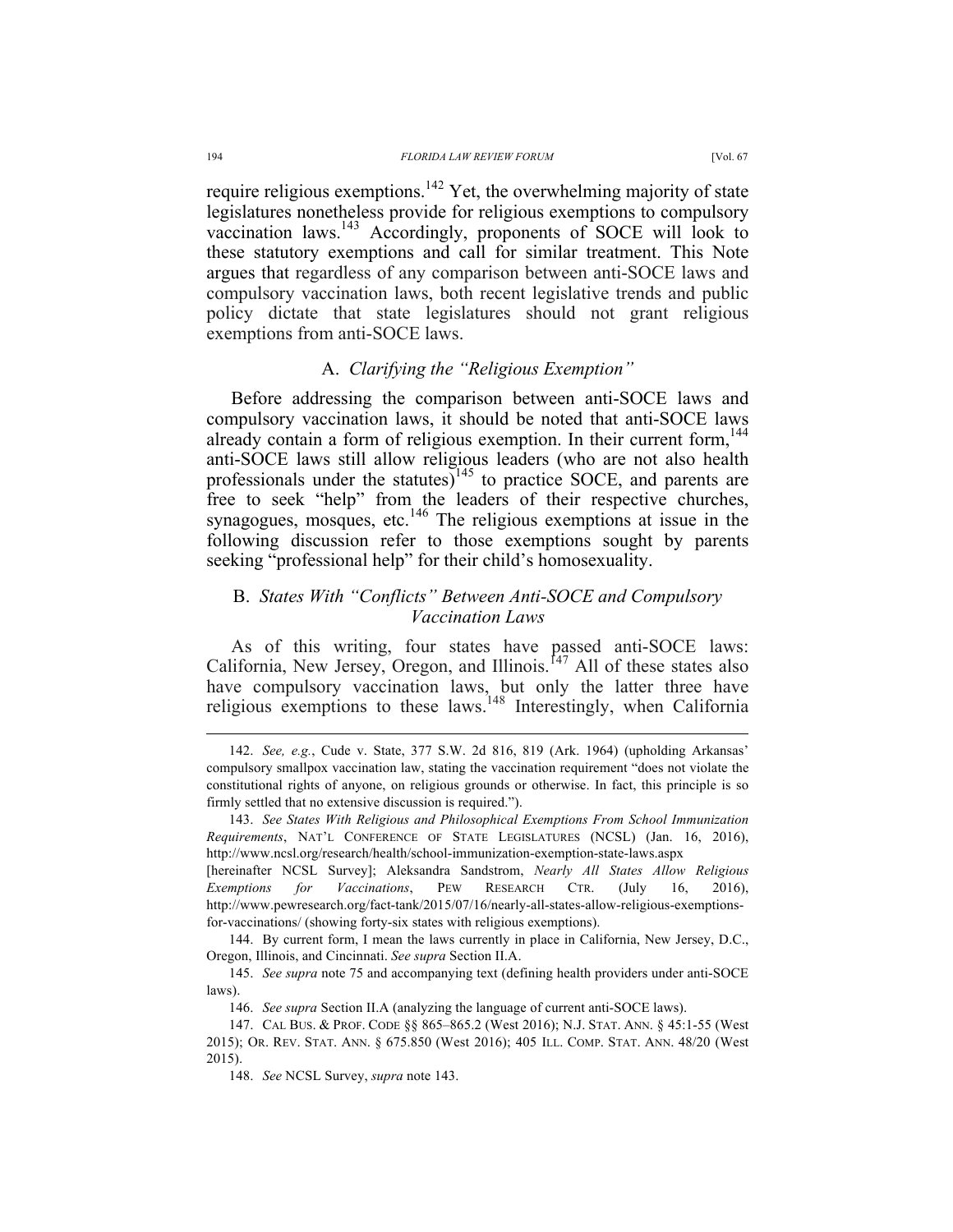passed its anti-SOCE law in 2012, its vaccination law still had a personal belief exemption available.149 However, in 2015 the legislature amended the compulsory vaccination law to eliminate the personal belief exemption.<sup>150</sup> Thus, as of July 2016, when the amended vaccination law goes into effect,  $151$  there will be no inconsistency between California's vaccination and anti-SOCE laws. In other words, the legislature will not be granting exemptions to one group of religious parents (those objecting to vaccinations) and not the other (those seeking SOCE for their child).

New Jersey, Oregon, and Illinois are a different story. As of this writing, all three of these states' vaccination laws still provide for a religious exemption from compulsory vaccination laws.<sup>152</sup> This statutory scheme is not uncommon. Forty-seven states currently provide religious exemptions from compulsory vaccination laws.<sup>153</sup> Thus, while New Jersey, Oregon, and Illinois are currently the only states with inconsistencies between their vaccination and anti-SOCE laws, many more states will contain similar inconsistencies as anti-SOCE laws become more popular.<sup>154</sup> SOCE advocates may thus argue they are deserving of similar treatment when asserting their religious beliefs in SOCE therapy as parents who object to vaccinations based on religious beliefs.

## C. *Is a Comparison Between Anti-SOCE Laws and Compulsory Vaccination Laws Appropriate?*

If proponents of reparative therapy are to argue anti-SOCE laws deserve similar treatment to compulsory vaccination laws, they first must establish that comparing the two laws is appropriate. Several similarities between the laws suggest the appropriateness of such a comparison.

First, legislatures enacted both types of legislation in order to further the same state interest: promoting the health of minors.<sup>155</sup> Second, and

 <sup>149.</sup> When California repealed its personal belief exemption in 2015, it did not have a separate religious exemption. Rather, the personal belief exemption encompassed any religious objection to vaccination. *See id.* ("With the passage of Senate Bill No. 277, California removed exemptions based on personal beliefs, which are defined in that state as also including religious objections.").

<sup>150.</sup> *See* CAL. HEALTH & SAFETY CODE § 120365 (West 2015).

<sup>151.</sup> *See id.*

<sup>152.</sup> *See* N.J. STAT. ANN. § 26:1A-9.1 (West 2016); 105 ILL. COMP. STAT. § 5/27-8.1 (West 2015). Oregon's compulsory vaccination law further provides for a personal belief exemption in addition to the religious exemption. *See* OR. REV. STAT. § 433.267 (West 2016).

<sup>153.</sup> *See* NCSL Survey, *supra* note 143.

<sup>154.</sup> *See supra* notes 13–18 and accompanying text (listing current states with proposed anti-SOCE laws.)

<sup>155.</sup> *See supra* note 133 and accompanying text.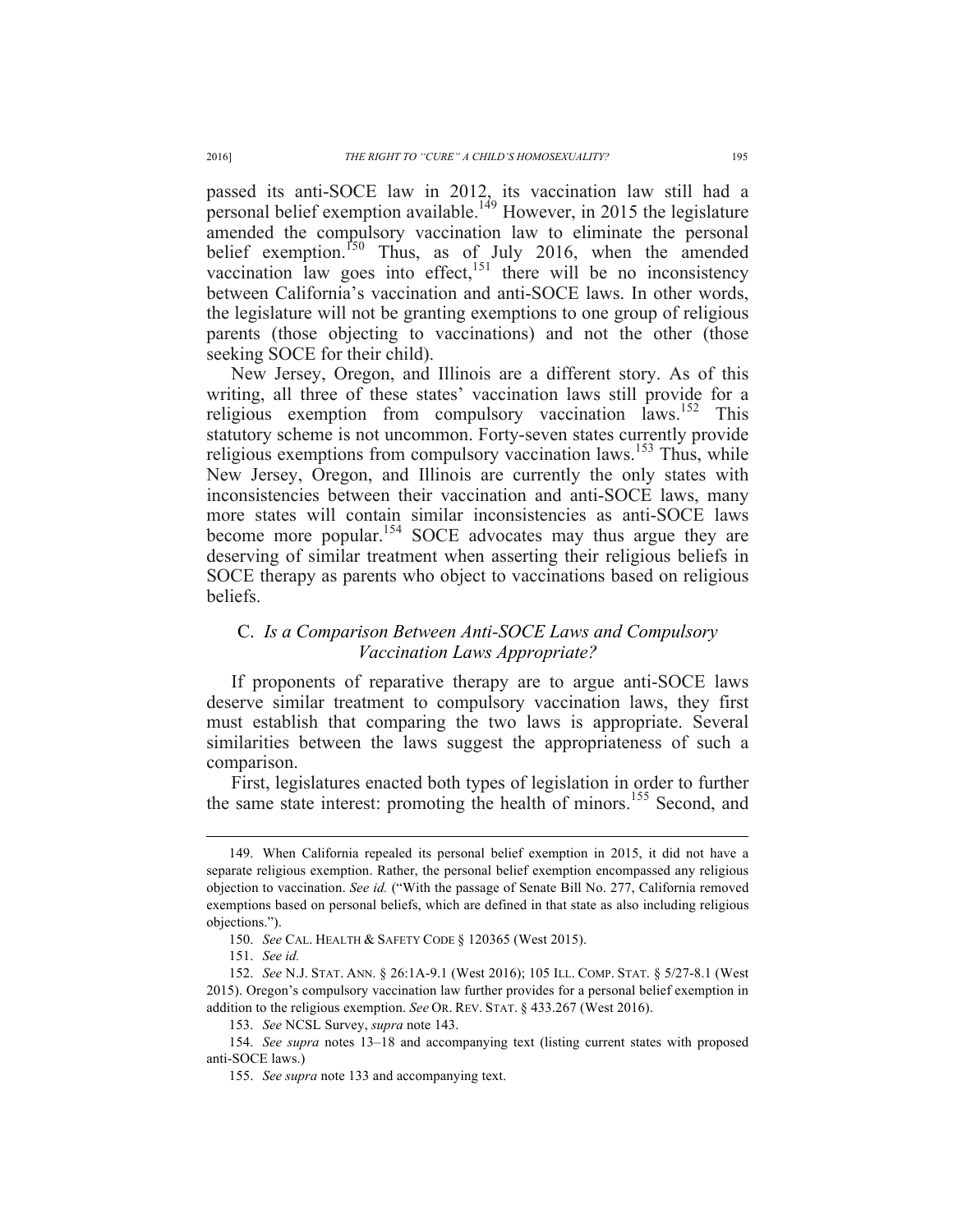most important for the purpose of this discussion, the risks involved in granting exemptions to these laws are quite comparable. The risks of not vaccinating include both increased risk of illness for non-vaccinated children, as well as increased risks for the national community by eliminating "herd immunity."<sup>156</sup> The risks associated with practicing SOCE are outlined in detail in Part I, but a small sample of these harms includes depression, stress, self-blame, and increased risk of suicide.<sup>157</sup> The potential harms resulting from exemptions from either type of legislation are grave. One can even argue the risks of not vaccinating are more severe: An exemption from vaccination not only exposes the risk to the exempted individual, but also to the general population through loss of herd immunity.<sup>158</sup> Nonetheless, in the context of compulsory vaccination laws, most legislatures have chosen to allow religious exemptions.<sup>159</sup>

While the granting of these exemptions is only a matter of legislative grace,<sup>160</sup> based on these similarities, SOCE advocates could argue that legislatures should provide similar exemptions for anti-SOCE laws in the name of consistency. However, as the following section illustrates, such exemptions should not be granted.

### D. *The (In)applicability of Religious Exemptions to Anti-SOCE Laws*

Regardless of any validity of the comparison of anti-SOCE laws to compulsory vaccination laws, state legislatures should not grant religious exemptions from anti-SOCE laws. Recent legislative trends and public policy dictate this conclusion. First, recent disease outbreaks have caused multiple state legislatures to question the policies behind exemptions in the first place. Second, and most importantly, religious exemptions are wholly inapplicable to anti-SOCE laws due to their severe undermining effect. Accordingly, state legislatures should not grant religious exemptions from anti-SOCE laws.

 <sup>156.</sup> *See* LeFever, *supra* note 91, at 1048 ("Studies show that unvaccinated children may be twenty-two times more likely to suffer from measles than their vaccinated peers. In addition, unvaccinated children increase the risk of disease exposure and transmission to the national community by causing a decline in the overall immunization levels in the United States. Because high immunization levels indirectly protect the community through a process know [sic] as 'herd immunity,' a decline in vaccinated children may lead to disease resurgence. This is particularly dangerous for individuals who are susceptible to infection such as the elderly, newborns and pregnant women." (footnotes omitted)).

<sup>157.</sup> *See* N.J. STAT. ANN. § 45:1-54(b) (West 2015) (referencing GLASSGOLD, *supra* note 1).

<sup>158.</sup> Too many exemptions from vaccination laws may result in a loss of "herd immunity," thus exposing the national community to increased risk. *See supra* note 156.

<sup>159.</sup> *See supra* note 143.

<sup>160.</sup> *See* Diana H. v. Rubin, 171 P.3d 200, 214 (Ariz. Ct. App. 2007) (Espinosa, J., dissenting).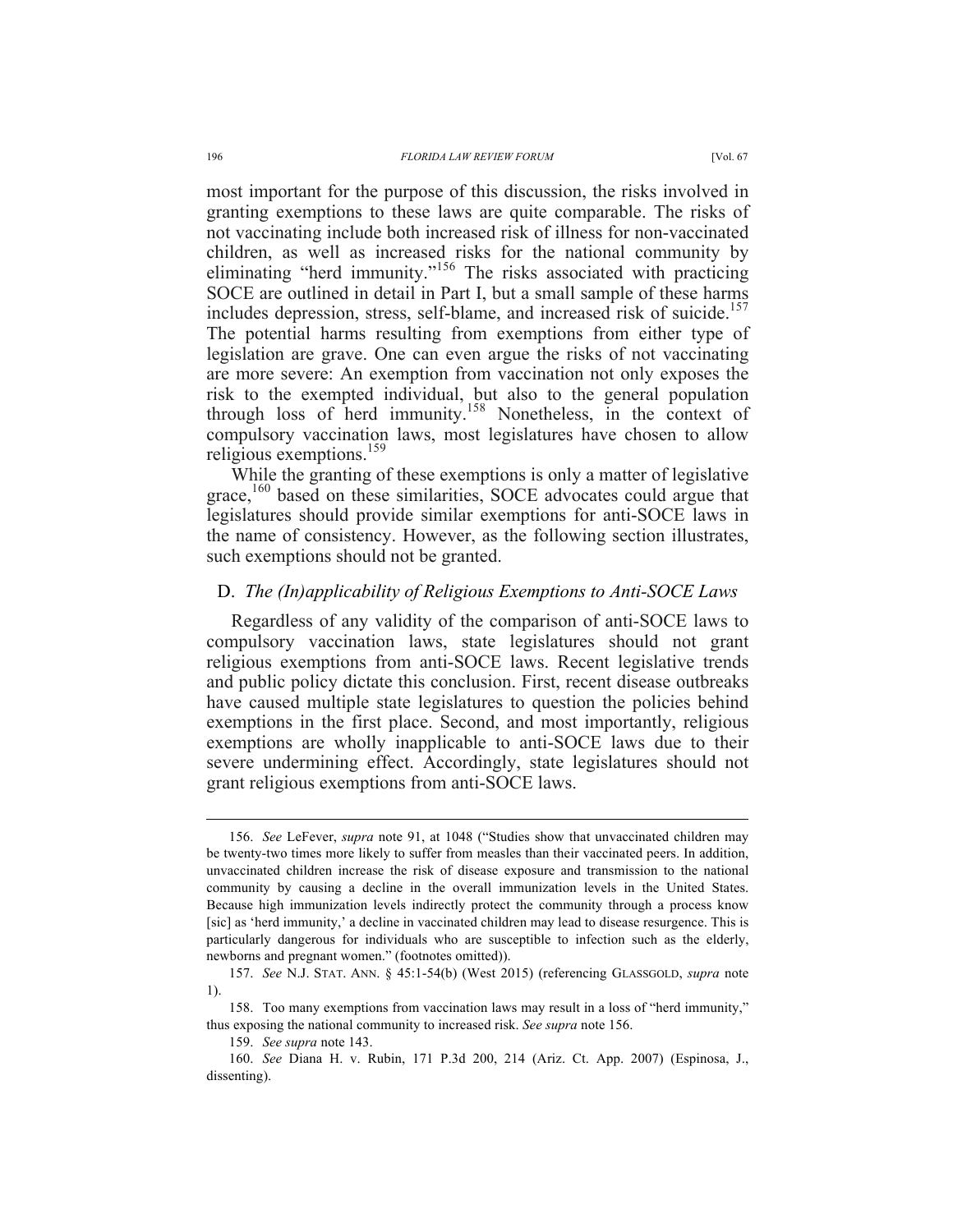#### 1. Legislatures Trending Away From Exemptions

Recent trends in multiple state legislatures indicate a move away from exemptions from compulsory vaccination laws. Such a trend would undercut SOCE advocates' arguments for similar treatment. Until recently, with the exception of Mississippi and West Virginia, every state had a religious exemption from vaccination laws.<sup>161</sup> However, the recent measles outbreaks in both California and Ohio have prompted legislatures to reassess these exemptions.<sup>162</sup> As briefly noted above, in 2015, California amended its vaccination law to remove all non-medical exemptions.<sup>163</sup> Similarly, in May 2015, Vermont passed a law removing its philosophical exemption from compulsory vaccination laws.<sup>164</sup> Since then, several additional state legislatures have introduced bills that would eliminate exemptions from their vaccination laws.<sup>165</sup> Significantly, the removal of religious exemptions is not a partisan issue. Legislators on both sides of the aisle are proposing the amendments to vaccination laws.<sup>166</sup>

Interestingly, Vermont's amendment to its vaccination law left the statute's religious exemption untouched.<sup>167</sup> As a result, proponents of

 <sup>161.</sup> *See* NCSL Survey, *supra* note 143. Again, as discussed in note 149, *supra*, California did not have a separate religious exemption prior to repealing the personal belief exemption in 2015. Rather, the personal belief exemption encompassed parents who wished to object on religious grounds.

<sup>162.</sup> *See* Alicia Chang, *Disneyland Measles Outbreak Dwarfed By 2014's in Ohio's Amish Country*, L.A. DAILY NEWS, (Feb. 4, 2015), http://www.dailynews.com/health/20150204/disneyland-measles-outbreak-dwarfed-by-2014sin-ohios-amish-country (discussing the measles outbreaks in California and Ohio).

<sup>163.</sup> *See supra* notes 149–150 and accompanying text.

<sup>164.</sup> *See* April Burbank, *Shumlin Signs Bill Removing Vaccine Exemption*, BURLINGTON FREE PRESS (May 28, 2015), http://www.burlingtonfreepress.com/story/news/politics/2015/05/28/shumlin-vaccinephilosophical-exemption/28079499.

<sup>165.</sup> *See, e.g.*, Andrew Kitchenman, *Proposed Legislation Could Reduce Religious Exemptions for Vaccinations*, NJSPOTLIGHT (May 20, 2015), http://www.njspotlight.com/stories/15/05/20/proposed-bill-could-reduce-religious-exemptionsfor-vaccinations/# (discussing New Jersey's proposed bill); *Oklahoma May Abandon Vaccination Exemptions*, CBS NEWS, (June 7, 2015), http://www.cbsnews.com/news/oklahomamay-abandon-vaccination-exemptions/ [hereinafter *Oklahoma Exemption*] (discussing Oklahoma's proposed law).

<sup>166.</sup> The lead sponsors of New Jersey's bill are members of the Democratic Party, while the lead sponsor of Oklahoma's bill is Republican. *See* S. 1147, 216th Leg., Reg. Sess. (N.J. 2014); *Oklahoma Exemption*, *supra* note 165.

<sup>167.</sup> *See* VT. STAT. ANN. tit. 18, § 1122(a)(3)(A) (West 2015). As of 2015, Vermont is the only state to have had a philosophical exemption to vaccination laws and subsequently repeal it, leaving only a religious exemption. *See* Paris Achen, *Parents Seek Way Around VT Vaccination Law*, BURLINGTON FREE PRESS (June 8, 2015), http://www.burlingtonfreepress.com/story/news/politics/2015/06/08/vaccine-exemption-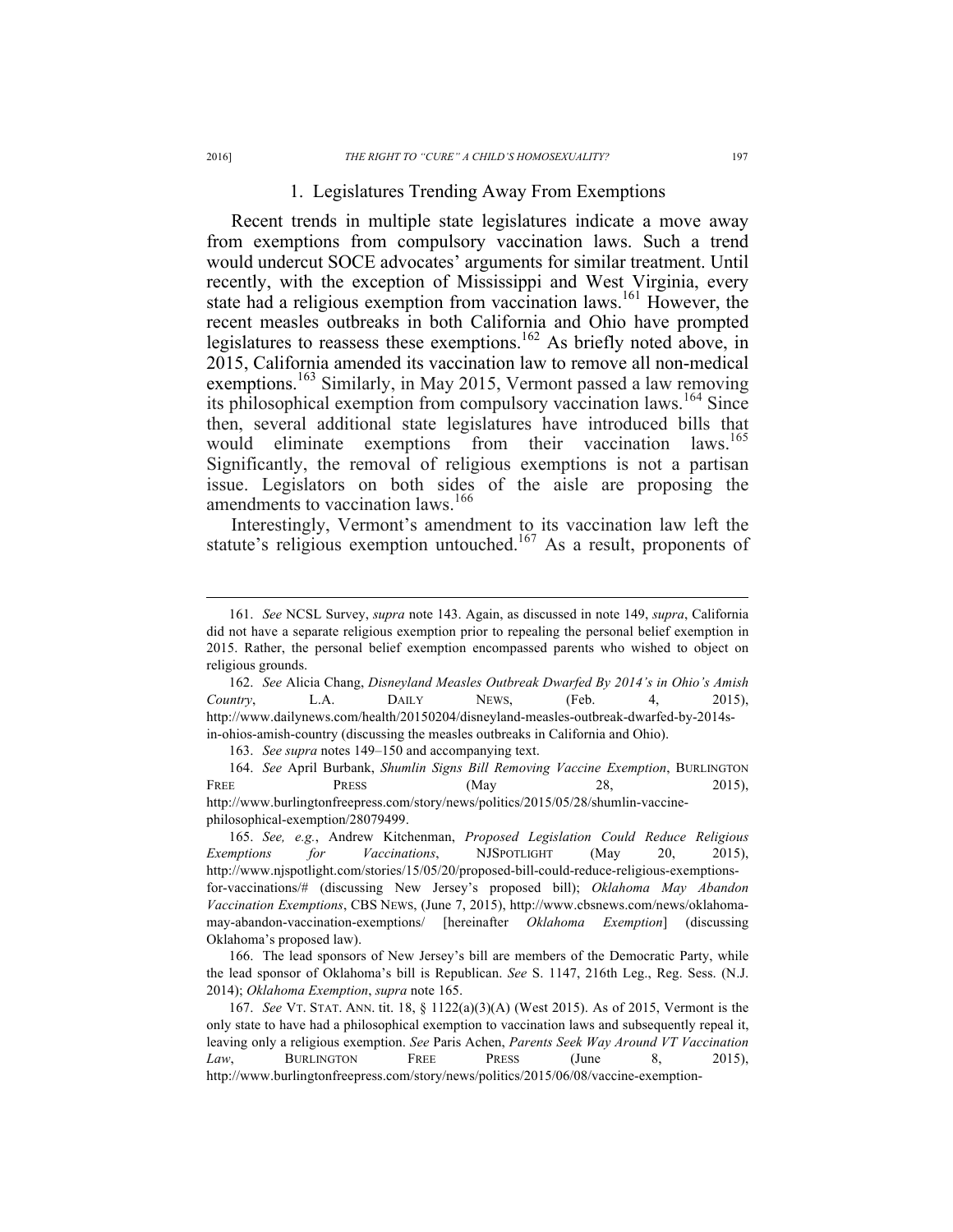religious exemptions for SOCE may likely point to Vermont as an example of religious exemptions' continuing vitality despite the general trend to remove exemptions. While at first glance the survival of Vermont's religious exemption could indicate deference for religious objectors, a closer analysis indicates that religious deference was not the legislature's motivating factor. After signing the bill into law, Governor Shumlin made clear that the purpose behind the amendment was to increase vaccination rates within the state.<sup>168</sup> Before the legislation was passed, approximately ninety-four percent of Vermont kindergartners were either vaccinated or in the process of being vaccinated upon entering the school system.<sup>169</sup> Of those kindergartners not vaccinated, approximately ninety-six percent utilized the philosophical exemption.<sup>170</sup> It is the Vermont government's hope that by eliminating the most used exemption, vaccination rates will increase.<sup>171</sup> With so few parents utilizing the religious exemption, it was likely not worth the congressional fight to eliminate it.<sup>172</sup> Accordingly, the new Vermont statutory scheme does not indicate a renewed sense of religious deference in state legislatures, but rather a pragmatic approach to accomplish the legislative goal of increasing vaccinations.

#### 2. Exemptions' Undermining Effect on Anti-SOCE Laws

Religious exemptions are wholly inapplicable to anti-SOCE laws due to their severe undermining effect. Compulsory vaccination laws are positive laws compelling action by all citizens: Parents must inoculate their children before enrolling them in school. Anti-SOCE laws on the other hand, are negative laws that only affect a select few.<sup>173</sup>

religious-philosophical/28568043/ ("In an effort to boost the [vaccination] rate, the Legislature in May made Vermont the first in the nation to repeal the philosophical exemption.").

<sup>168.</sup> *See* April Burbank, *Shumlin Signs Bill Removing Vaccine Exemption*, BURLINGTON FREE PRESS (May 28, 2015),

http://www.burlingtonfreepress.com/story/news/politics/2015/05/28/shumlin-vaccinephilosophical-exemption/28079499/ ("[W]e're not where we need to be to protect our kids from dangerous diseases, and I hope this legislation will have the effect of increasing vaccination rates." (quoting Gov. Shumlin)).

<sup>169.</sup> *See id.* ("Nearly 88 percent of Vermont students entering kindergarten last fall had the full set of required vaccines, according to the Health Department. About 6 percent of kindergarteners were admitted provisionally as they completed their immunizations, while 5.8 percent used the philosophical exemption.").

<sup>170.</sup> *See id.*

<sup>171.</sup> *See id.* ("[T]he philosophical exemption is by far the most common way to opt out of vaccines . . .").

<sup>172.</sup> The debate surrounding the amendment eliminating the philosophical exemption was heated enough as it was. The public hearing drew large crowds, and the vote was closer than one might expect to see for legislation promoting public health. *See id.*

<sup>173.</sup> At first glance, this undermines the previous argument that anti-SOCE laws are generally applicable and constitutional under the Free Exercise Clause. However, the principles outlined in Section II.B remain true. Laws are not generally applicable under the Supreme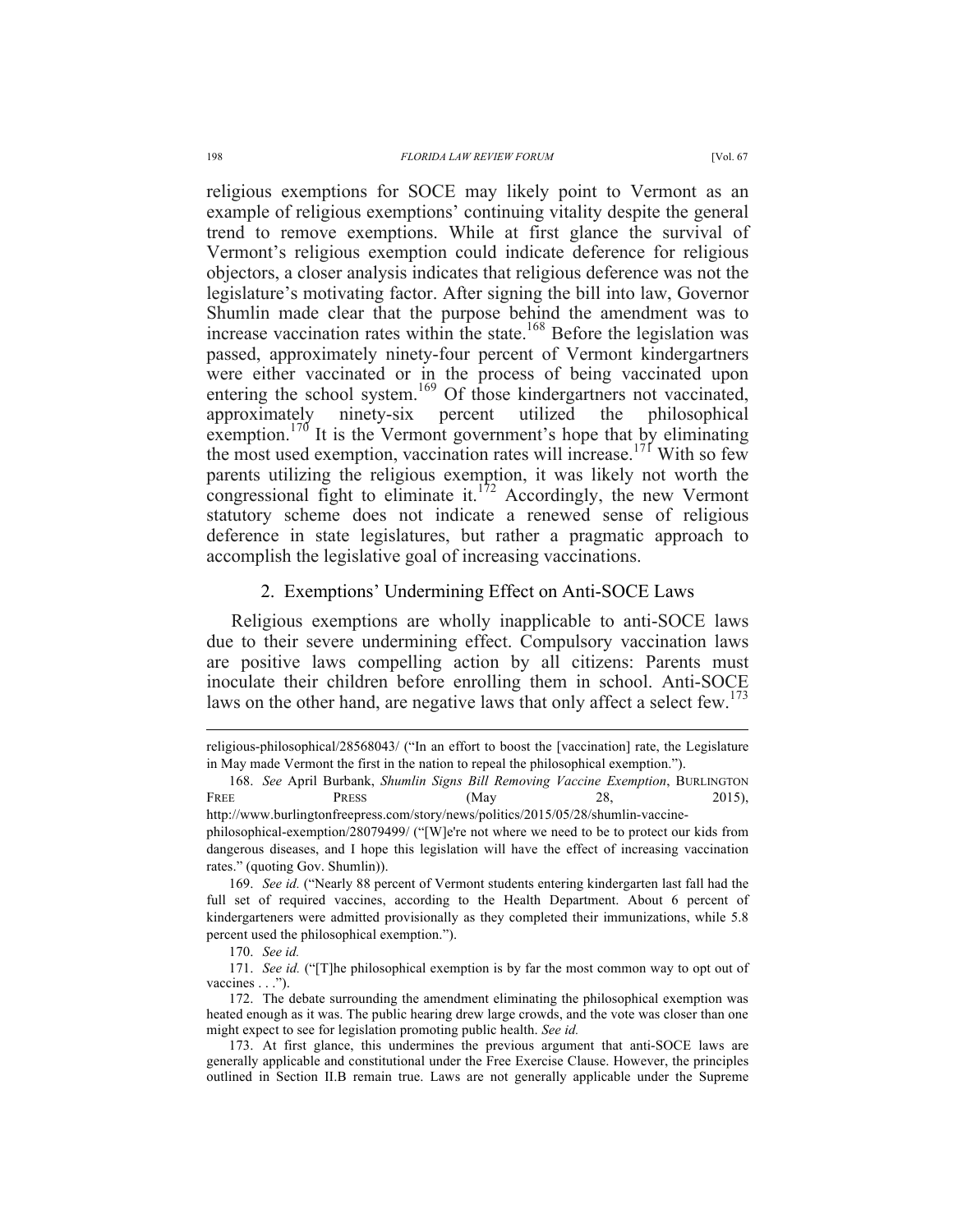They prevent certain conduct: practicing reparative therapy on minors. This fundamental distinction makes statutory exemptions from otherwise constitutional laws inapplicable to anti-SOCE laws.

In the context of vaccinations, even with statutory exemptions available, the great majority of children are still inoculated in  $\alpha$  accordance with state laws.<sup>174</sup> This is because vaccination laws compel action from all citizens. On the other hand, the number of Americans who practice or subject their children to SOCE is relatively small. Thus, anti-SOCE laws have zero effect on the majority of citizens. If exemptions from anti-SOCE laws were allowed, it would fundamentally undermine the law. The following hypothetical is illustrative of this point.

Imagine New Jersey consists of one hundred parents, each with one child.<sup>175</sup> Assume that prior to implementation of a compulsory vaccination law, fifty parents fail to inoculate their children. After implementation of the law, ninety-nine parents inoculate their children (one parent receives a medical exemption due to the child's weak immune system). The legislative goal is accomplished: The law has successfully reduced the chances of disease outbreak in New Jersey to nearly zero. Now assume the legislature incorporates a religious exemption into the statutory scheme. Of the fifty parents who previously did not inoculate their children, seven exercise the exemption, thus reducing the number of inoculated children to ninetytwo.<sup>176</sup> Even with this reduction, the legislative goal is still largely accomplished: The majority of children are still inoculated, possibly even creating herd immunity.

Now assume the same population of one hundred parents in the context of an anti-SOCE law. Assume that before implementation of an

Court's *Smith* test only if the law covertly targets religiously motivated conduct. The fact that a law happens to have a greater effect on religious persons is not per se evidence of unconstitutionality. Furthermore, not only do anti-SOCE laws expressly *not* target religiously motivated conduct, but the statutes' language specifically allows minors to seek counseling from unlicensed religious leaders. *See, e.g.*, Welch v. Brown, 58 F. Supp. 3d 1079, 1088 (E.D. Cal. 2014); *see also* Symposium, *Challenge It, Choose It, or Change It: Ethics of Sexual Orientation Conversion Therapy for Minors*, 21 CARDOZO J.L. & GENDER 729, 754 (2015) (discussing New York's proposed law, which would still allow counseling from religious leaders.)

<sup>174.</sup> *See* Tim Darragh, *Vaccine Exemption Rate in N.J. Kindergartners Creeps Up*, NJ.COM, (Aug. 27, 2015), http://www.nj.com/healthfit/index.ssf/2015/08/vaccine exemption rate in nj kindergarteners creep.html (stating the national median vaccination rate is ninety-four percent).

<sup>175.</sup> Unless otherwise indicated, the ratios of vaccinated and unvaccinated children is by no means meant to be representative of New Jersey in this hypothetical. It is strictly meant as illustrative.

<sup>176.</sup> Importantly, this number is actually representative of New Jersey's current vaccination rate with the religious exemption in place: ninety-two percent. *See* Darragh, *supra* note 174.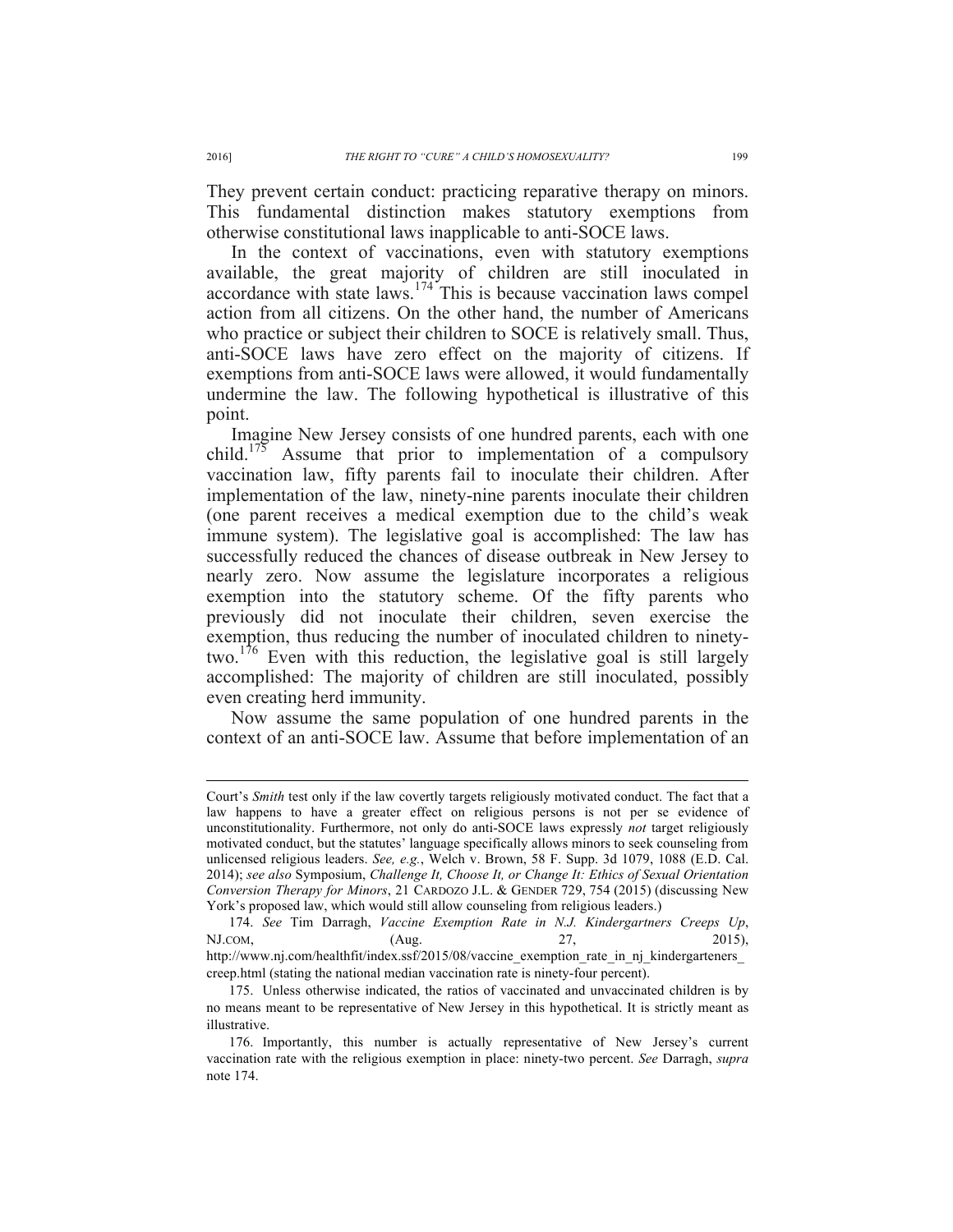anti-SOCE law, five practiced or participated in SOCE.<sup>177</sup> After implementation of the law, zero children are subjected to SOCE. The legislative goal is accomplished: The law has saved those minors from all of the potential harms of SOCE. Now assume the legislature incorporates a religious exemption into the statutory scheme, similar to that found in its compulsory vaccination law. Those five individuals who previously practiced SOCE are very likely to have either personal or religious objections to the law.<sup>178</sup> Accordingly, they would apply for the newly implemented religious exemption (whether their asserted religious belief was genuine or not).<sup>179</sup> After receiving the exemptions, New Jersey is back to five minors subjected to SOCE. The exemptions completely nullify the anti-SOCE law. With an exemption available, the only people prevented from practicing SOCE are the ninety-five who never practiced SOCE in the first place. The law would essentially have no effect.

This illustrative example demonstrates how religious exemptions, even if constitutional, are inapplicable to anti-SOCE laws. Accordingly, state legislatures should continue to adopt anti-SOCE laws without religious exemptions. Further, those states with such laws already in place should not amend those laws to include exemptions.

#### **CONCLUSION**

As described in Part II, current forms of anti-SOCE laws only prevent medical health professionals from practicing SOCE on minors. In a sense, there already is a religious exemption from the laws in that religious leaders (who are not also health professionals under the statutes) are free to practice SOCE, and parents are free to seek "help" from the leaders of their churches, synagogues, mosques, etc. What the anti-SOCE laws do is ensure that the state is in no way sponsoring these harmful practices by allowing state-licensed professionals to practice a "therapy" that causes harm to patients. Precedent is clear that parents'

 <sup>177.</sup> The ratio of SOCE users to non-SOCE users is by no means meant to be representative of the actual state of New Jersey in this hypothetical. It is strictly meant as illustrative.

<sup>178.</sup> Otherwise, why would these individuals have actively practiced or participated in SOCE in the first place?

<sup>179.</sup> Even in those states where only a religious exemption is allowed, many parents simply assert a religious conviction against vaccination, when in reality no such conviction exists. *See* Achen, *supra* note 167 (quoting a parent who plans to assert a religious exemption now that Vermont's philosophical exemption is gone). Generally, these false religious assertions are not investigated, and the exemptions are granted. *See* LeFever, *supra* note 91, at 1053 (describing Colorado's exemption process as only requiring objectors to "sign a card."). *But see* Phillips v. City of New York, 775 F.3d 538, 541, 543–44 (2d. Cir. 2015) (affirming the denial of a religious exemption to the mother because her "refusal to immunize her child [was] based on medical considerations and not religious beliefs.").